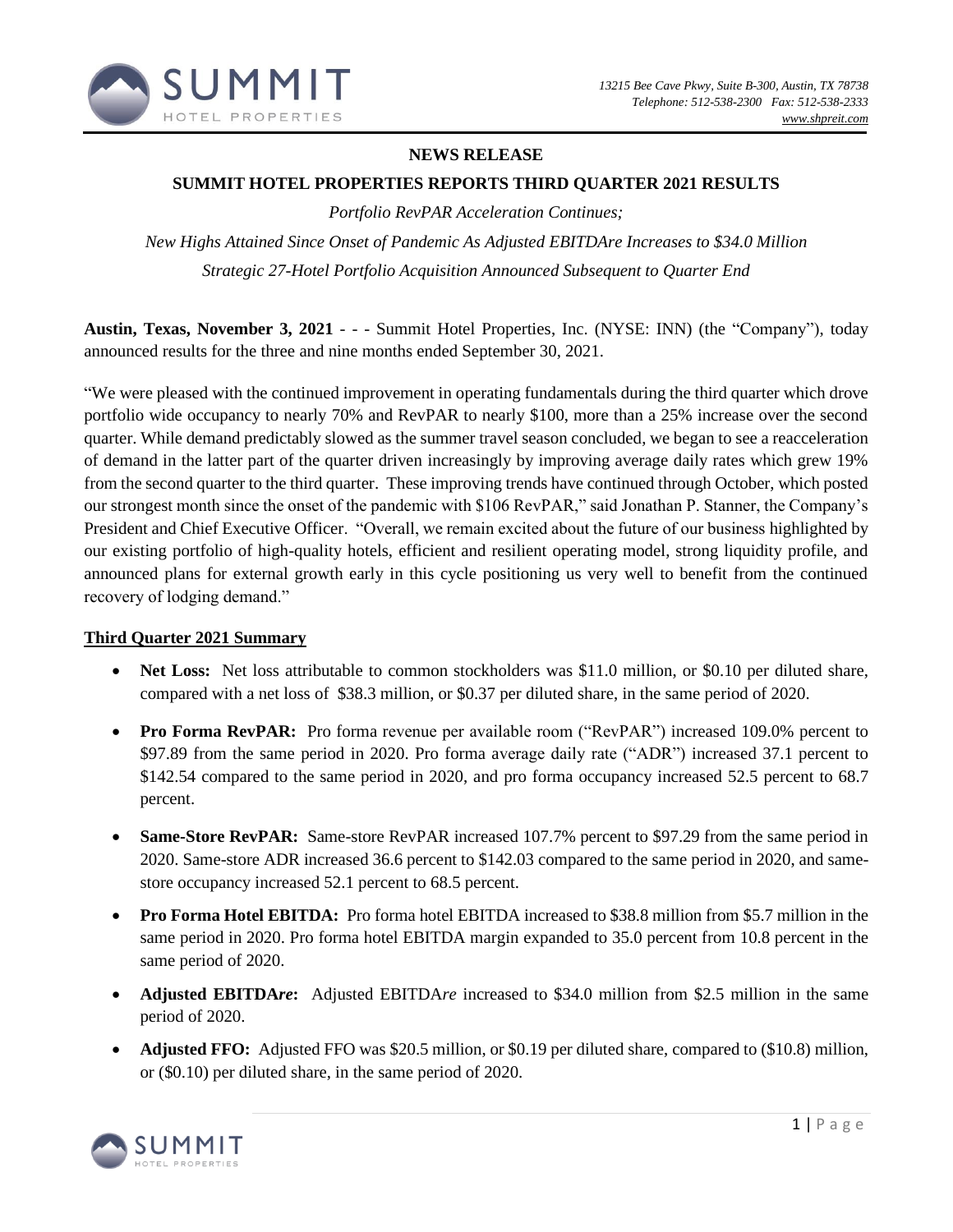The Company's results for the three and nine months ended September 30, 2021, and 2020 are as follows (in thousands, except per share amounts):

|                                              |              | For the Three Months Ended<br>September 30, |                 | <b>For the Nine Months Ended</b><br>September 30, |           |         |            |  |
|----------------------------------------------|--------------|---------------------------------------------|-----------------|---------------------------------------------------|-----------|---------|------------|--|
|                                              |              | 2021                                        | 2020            |                                                   | 2021      |         | 2020       |  |
|                                              |              |                                             |                 | (unaudited)                                       |           |         |            |  |
| Net loss attributable to common stockholders | \$           | (10, 964)                                   | \$<br>(38, 256) | \$                                                | (68, 439) | \$      | (111, 413) |  |
| Net loss per diluted share                   | \$           | (0.10)                                      | \$<br>(0.37)    | \$                                                | (0.66)    | \$      | (1.07)     |  |
| Total revenues                               | \$           | 110,686                                     | \$<br>52,412    | \$                                                | 255,064   | \$      | 186,233    |  |
| EBITDAre <sup>(1)</sup>                      | \$           | 37,523                                      | \$<br>2,258     | \$                                                | 60,013    | \$      | 12,329     |  |
| Adjusted EBITDAre <sup>(1)</sup>             | \$           | 34,024                                      | \$<br>2,539     | \$                                                | 61,982    | \$      | 16,498     |  |
| $FFO$ <sup>(1)</sup>                         | \$           | 16,841                                      | \$<br>(12, 642) | \$                                                | 9,160     | \$      | (33, 647)  |  |
| Adjusted FFO <sup>(1)</sup>                  | \$           | 20,484                                      | \$<br>(10, 806) | \$                                                | 21,981    | \$      | (23, 459)  |  |
| FFO per diluted share and unit (1)           | \$           | 0.16                                        | \$<br>(0.12)    | \$                                                | 0.09      | \$      | (0.32)     |  |
| Adjusted FFO per diluted share and unit (1)  | \$           | 0.19                                        | \$<br>(0.10)    | \$                                                | 0.21      | \$      | (0.22)     |  |
| Pro Forma <sup>(2)</sup>                     |              |                                             |                 |                                                   |           |         |            |  |
| <b>RevPAR</b>                                | $\mathbb{S}$ | 97.89                                       | \$<br>46.83     | $\sqrt{\ }$                                       | 76.51     | $\$\,$  | 55.31      |  |
| RevPAR Growth                                |              | 109.0%                                      |                 |                                                   | 38.3%     |         |            |  |
| Hotel EBITDA                                 | \$           | 38,764                                      | \$<br>5,663     | $\frac{1}{2}$                                     | 72,515    | $\sqrt$ | 25,379     |  |
| Hotel EBITDA margin                          |              | 35.0%                                       | 10.8%           |                                                   | 28.2%     |         | 13.6%      |  |
| Hotel EBITDA margin growth                   |              | 2,418 bps                                   |                 |                                                   | 1,454 bps |         |            |  |

*(1) See tables later in this press release for a discussion and reconciliation of net loss to non-GAAP financial measures, including earnings before interest, taxes, depreciation and amortization ("EBITDA"), EBITDAre, adjusted EBITDAre, funds from operations ("FFO"), FFO per diluted share and unit, adjusted FFO ("AFFO"), and AFFO per diluted share and unit, as well as a reconciliation of operating income (loss) to hotel EBITDA. See "Non-GAAP Financial Measures" at the end of this release.*

*(2) Unless stated otherwise in this release, all pro forma information includes operating and financial results for 73 hotels owned as of September 30, 2021, as if each hotel had been owned by the Company since January 1, 2020 and remained open for the entirety of the measurement period. As a result, all pro forma information includes operating and financial results for hotels acquired since January 1, 2020, which may include periods prior to the Company's ownership. Pro forma and non-GAAP financial measures are unaudited.*

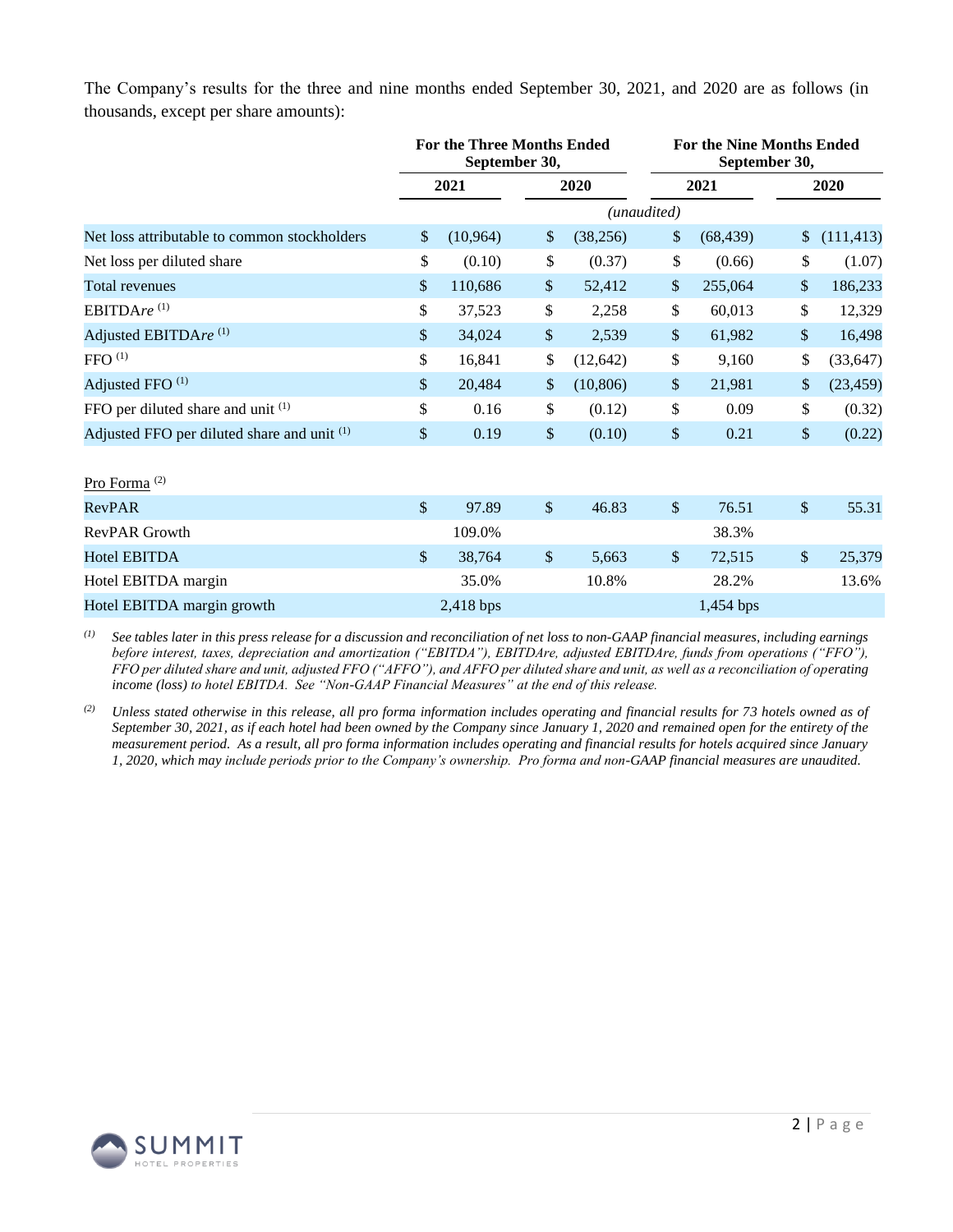#### **Monthly Operating Data (1)**

| Pro Forma 73 Hotels - 2021 | $\overline{\mathbf{Q}}$ | $\Omega$              | Jul         | $\mathbf{Aug}$          | <b>Sep</b>            | $\Omega$ <sup>3</sup> | <b>YTD</b>   |
|----------------------------|-------------------------|-----------------------|-------------|-------------------------|-----------------------|-----------------------|--------------|
| Occupancy                  | 50.6%                   | 64.9%                 | 72.2%       | 66.4%                   | 67.4%                 | 68.7%                 | 61.5%        |
| <b>ADR</b>                 | \$104.99                | \$120.14              | \$141.66    | \$141.30                | \$144.77              | \$142.54              | \$<br>124.46 |
| <b>RevPAR</b>              | 53.13<br>$\mathbb{S}$   | 78.03<br>\$           | \$102.21    | 93.88<br>$\mathbb{S}$   | 97.56<br>$\mathbb{S}$ | 97.89<br>\$           | \$<br>76.51  |
|                            |                         |                       |             |                         |                       |                       |              |
| 2020 Variance              |                         |                       |             |                         |                       |                       |              |
| Occupancy change vs 2020   | $-17.5%$                | 167.6%                | 73.8%       | 43.0%                   | 42.7%                 | 52.5%                 | 41.1%        |
| ADR change vs 2020         | $-32.9%$                | 25.7%                 | 38.3%       | 33.4%                   | 39.9%                 | 37.1%                 | $-2.0%$      |
| RevPAR change vs 2020      | $-44.7%$                | 236.4%                | 140.4%      | 90.8%                   | 99.7%                 | 109.0%                | 38.3%        |
|                            |                         |                       |             |                         |                       |                       |              |
| 2019 Variance              |                         |                       |             |                         |                       |                       |              |
| Occupancy change vs 2019   | $-34.1%$                | $-21.0\%$             | $-11.0\%$   | $-19.0\%$               | $-14.8%$              | $-14.9%$              | $-23.1%$     |
| ADR change vs 2019         | $-37.2%$                | $-27.7%$              | $-11.0\%$   | $-8.7%$                 | $-11.5%$              | $-10.4%$              | $-24.2%$     |
| RevPAR change vs 2019      | $-58.6\%$               | $-42.9%$              | $-20.8%$    | $-26.0\%$               | $-24.6%$              | $-23.8%$              | $-41.7%$     |
|                            |                         |                       |             |                         |                       |                       |              |
| Pro Forma 73 Hotels - 2020 | Q1                      | Q <sub>2</sub>        | Jul         | $\mathbf{Aug}$          | <b>Sep</b>            | $Q_3$                 | <b>YTD</b>   |
| Occupancy                  | 61.4%                   | 24.3%                 | 41.5%       | 46.5%                   | 47.2%                 | 45.0%                 | 43.6%        |
| <b>ADR</b>                 | \$156.44                | $\mathbb{S}$<br>95.57 | \$102.40    | \$105.91                | \$103.46              | \$103.98              | \$126.97     |
| RevPAR                     | \$<br>95.99             | \$<br>23.20           | 42.52<br>\$ | 49.20<br>\$             | 48.84<br>\$           | \$<br>46.83           | 55.31<br>\$  |
|                            |                         |                       |             |                         |                       |                       |              |
| Pro Forma 73 Hotels - 2019 | $\Omega$ 1              | $\Omega$              | Jul         | $\overline{\text{Aug}}$ | <b>Sep</b>            | $\Omega$ <sup>3</sup> | <b>YTD</b>   |
| Occupancy                  | 76.8%                   | 82.3%                 | 81.0%       | 82.0%                   | 79.1%                 | 80.7%                 | 79.9%        |
| <b>ADR</b>                 | \$167.27                | \$166.14              | \$159.25    | \$154.70                | \$163.55              | \$159.07              | \$164.09     |
| <b>RevPAR</b>              | \$128.48                | \$136.65              | \$129.06    | \$126.88                | \$129.33              | \$128.41              | \$131.18     |

*(1) Unaudited pro forma information includes operating results for 73 hotels owned as of September 30, 2021, as if all such hotels had been owned by the Company since January 1, 2019. For any hotels acquired by the Company after January 1, 2019 (the "Acquired Hotels"), the Company has included in the pro forma information the financial results of each of the Acquired Hotels for the period from January 1, 2019, to the date the Acquired Hotels were purchased by the Company (the "Pre-acquisition Period"). The financial results for the Pre-acquisition Period were provided by the third-party owner of such Acquired Hotel prior to purchase by the Company and have not been audited or reviewed by our auditors or adjusted by us. The pro forma information is included to enable comparison of results for the current reporting period to results for the comparable period of the prior year and are not indicative of future results.*

#### **Year-to-Date 2021 Summary**

- **Net Loss:** Net loss attributable to common stockholders was \$68.4 million, or \$0.66 per diluted share, compared with a net loss of \$111.4 million, or \$1.07 per diluted share, in the same period of 2020.
- **Pro forma RevPAR:** Pro forma RevPAR increased 38.3% percent to \$76.51 from the same period in 2020. Pro forma ADR decreased 2.0 percent to \$124.46 compared to the same period in 2020, and pro forma occupancy increased 41.1 percent to 61.5 percent.
- **Same-Store RevPAR:** Same-store RevPAR increased 37.4% percent to \$76.02 from the same period in 2020. Same-store ADR decreased 2.3 percent to \$124.02 compared to the same period in 2020, and samestore occupancy increased 40.7 percent to 61.3 percent.

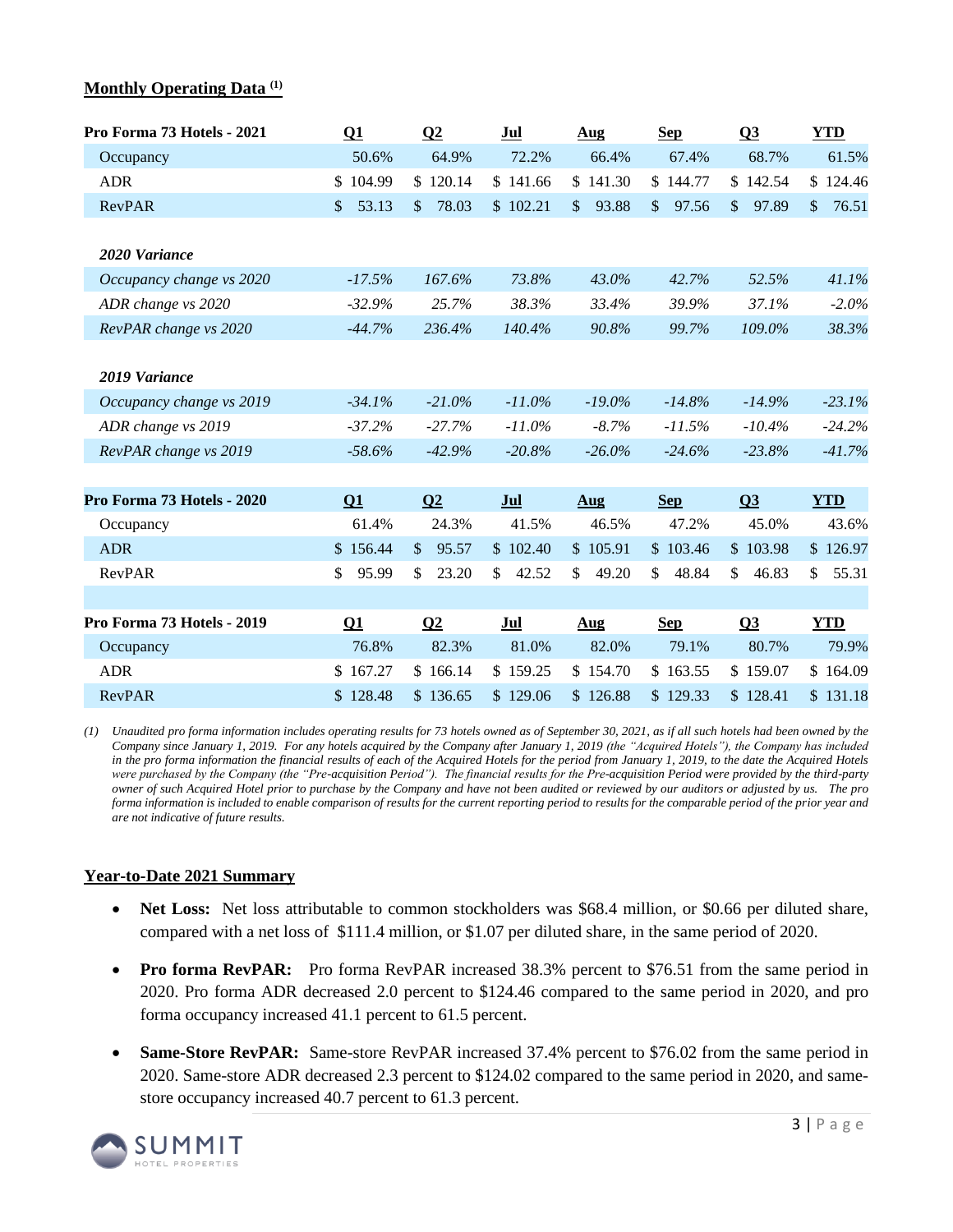- **Pro Forma Hotel EBITDA:** Pro forma hotel EBITDA increased to \$72.5 million from \$25.4 million in the same period in 2020. Pro forma hotel EBITDA margin expanded to 28.2 percent from 13.6 percent in the same period of 2020.
- **Adjusted EBITDA***re***:** Adjusted EBITDA*re* increased to \$62.0 million from \$16.5 million in the same period of 2020.
- **Adjusted FFO:** Adjusted FFO was \$22.0 million, or \$0.21 per diluted share, compared to (\$23.5) million, or (\$0.22) per diluted share, in the same period of 2020.

# **Transaction to Acquire 27-Hotel Portfolio Announced**

In a separate press release, the Company today announced that it has entered into a definitive contribution agreement with NewcrestImage to acquire a 27-hotel portfolio totaling 3,709 guestrooms, two parking structures and various economic incentives through its existing joint venture with GIC for total consideration of \$822 million. The total consideration for the transaction is comprised of \$776.5 million, or \$209,000 per key, for the 27-hotel portfolio, \$24.8 million for the two parking structures and \$20.7 million for the incentives. The hotel portfolio is comprised of 27 high-quality, well-located assets that are highly complementary to our existing portfolio and significantly expands our presence in high-growth Sun Belt markets.

The transaction is expected to be funded with a combination of cash, debt, common equity and preferred equity. The Company expects to fund its 51% equity contribution through the issuance of 15.865 million common operating partnership units valued at \$160 million based on the 10-day VWAP of \$10.0853 per unit as of November 2, 2021, and \$50 million of preferred operating partnership units with an annual coupon of 5.25%. The joint venture has secured a \$410 million financing commitment from Bank of America and Wells Fargo Bank and GIC's estimated equity contribution of \$208 million will be funded in cash. The transaction has been structured to preserve nearly all of our \$450 million of existing liquidity and is expected to be immediately accretive to earnings, leverage neutral to our balance sheet and preserve ample investment capacity to continue to grow our portfolio.

*For additional information and transaction highlights regarding the announcement, please see the press release and investor presentation dated November 3, 2021, on the Company's website @ [www.shpreit.com.](http://www.shpreit.com/)* 

# **Acquisition of Residence Inn Steamboat Springs Completed**

On July 9, 2021, the Company completed the acquisition of the 110-guestroom Residence Inn by Marriott Steamboat Springs for \$33.0 million through its joint venture with GIC. The Company funded its 51% interest in the joint venture acquisition using approximately \$17 million of cash on-hand. Since closing on the acquisition, the hotel has performed exceptionally well, generating occupancy and RevPAR of nearly 87% and \$160, respectively, and hotel EBITDA margin of 49% for the third quarter. This resulted in an annualized net operating income yield of 9.0% in less than three months of ownership despite the hotel having been open for less than one year.

## **Capital Markets & Balance Sheet**

On August 12, 2021, the Company completed an offering of 4,000,000 shares of 5.875% Series F Cumulative Redeemable Preferred Stock for gross proceeds of \$100 million. Net proceeds from the transaction were used to redeem all 3,000,000 shares of its 6.45% Series D Cumulative Redeemable Preferred Stock on September 4, 2021, while the remainder was used to partially repay the Company's existing term loan maturing in 2022 by \$22 million.

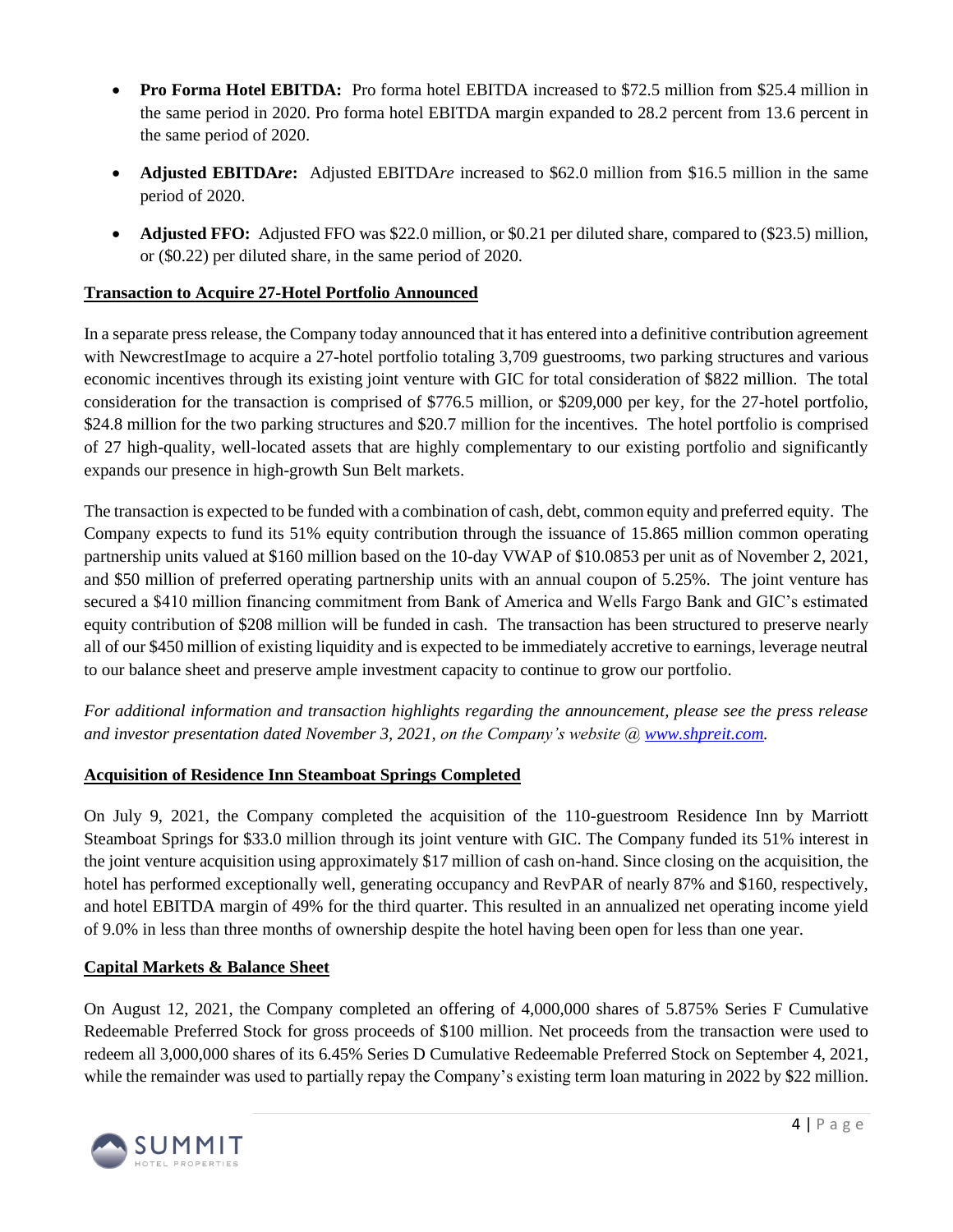On September 30, 2021, inclusive of its pro rata share of the Joint Venture credit facility, the Company had the following:

- Pro rata outstanding debt of \$998.7 million with a weighted average interest rate of 3.39 percent.
- After giving effect to interest rate derivative agreements, \$792.5 million, or 79 percent, of our pro rata outstanding debt had fixed interest rates, and \$206.2 million, or 21 percent, had variable interest rates.
- Pro rata unrestricted cash and cash equivalents of \$53.1 million.
- Revolving credit facility availability of \$340.0 million, plus an additional \$50.0 million available to borrow subject to certain requirements. The Company had no borrowings outstanding on its revolving credit facility.
- Total liquidity of \$443.1 million, including unrestricted cash and cash equivalents and revolving credit facility availability.

On October 20, 2021, inclusive of its pro rata share of the Joint Venture credit facility, the Company had the following:

- Pro rata outstanding debt of \$998.4 million with a weighted average interest rate of 3.39 percent.
- After giving effect to interest rate derivative agreements, \$792.2 million, or 79 percent, of our pro rata outstanding debt had fixed interest rates, and \$206.2 million, or 21 percent, had variable interest rates.
- Pro rata unrestricted cash and cash equivalents of \$56.9 million.
- Revolving credit facility availability of \$340.0 million, plus an additional \$50.0 million available to borrow subject to certain requirements. The Company had no borrowings outstanding on its revolving credit facility.
- Total liquidity of \$446.9 million, including unrestricted cash and cash equivalents and revolving credit facility availability.

## **Capital Improvements**

The Company invested \$4.2 million and \$10.7 million in capital improvements during the three and nine months ended September 30, 2021, respectively, and plans to invest a total of \$15.0 million to \$20.0 million for the full year of 2021.

#### **Dividends**

On October 29, 2021, the Company declared a quarterly cash preferred dividend of \$0.390625 per share on its 6.25% Series E Cumulative Redeemable Preferred Stock and \$0.440625 per share on its 5.875% Series F Cumulative Redeemable Preferred Stock. The preferred dividends are payable on November 30, 2021, to holders of record as of November 16, 2021.

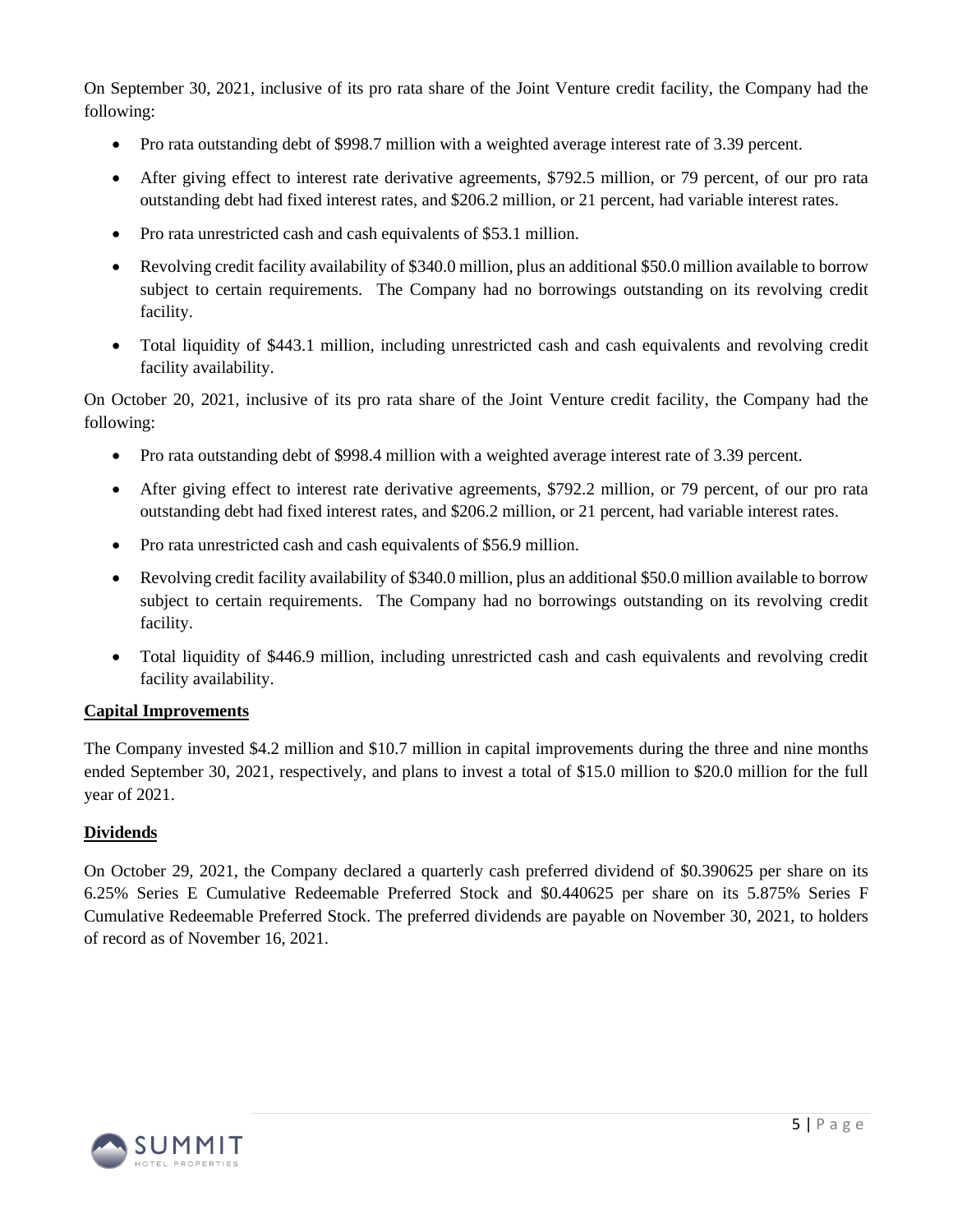### **Third Quarter 2021 Earnings Conference Call**

The Company will conduct its quarterly conference call on Thursday, November 4, 2021, at 9:00 AM ET. To participate in the conference call, dial 877-930-8101 approximately ten minutes before the call begins (8:50 AM ET). The conference identification code for the call is 6195606. Additionally, a live webcast of the quarterly conference call will be available through the Company's website, [www.shpreit.com.](http://www.shpreit.com/) A replay of the quarterly conference call webcast will be available until 12:00 PM ET Thursday, November 11, 2021, by dialing 855-859- 2056, conference identification code 6195606. A replay will also be available in the Investor Relations section of the Company's website until January 31, 2022.

#### **About Summit Hotel Properties**

Summit Hotel Properties, Inc. is a publicly traded real estate investment trust focused on owning premium-branded hotels with efficient operating models primarily in the Upscale segment of the lodging industry. As of November 3, 2021, the Company's portfolio consisted of 73 hotels, 61 of which are wholly owned, with a total of 11,398 guestrooms located in 23 states.

For additional information, please visit the Company's website, [www.shpreit.com,](http://www.shpreit.com/) and follow on Twitter at @SummitHotel\_INN.

#### **Contact:**

Adam Wudel SVP – Finance & Capital Markets Summit Hotel Properties, Inc. (512) 538-2325

#### **Forward-Looking Statements**

*This press release contains statements that are "forward-looking statements" within the meaning of Section 27A of the Securities Act of 1933, as amended, and Section 21E of the Securities Exchange Act of 1934, as amended, pursuant to the safe harbor provisions of the Private Securities Litigation Reform Act of 1995. Forward-looking statements are generally identifiable by use of forward-looking terminology such as "may," "will," "should," "potential," "intend," "expect," "seek," "anticipate," "estimate," "approximately," "believe," "could," "project," "predict," "forecast," "continue," "plan," "likely," "would" or other similar words or expressions. Forward-looking statements are based on certain assumptions and can include future expectations, future plans and strategies, financial and operating projections, or other forward-looking information. Examples of forward-looking statements include the following: the Company's ability to realize growth from the deployment of renovation capital; projections of the Company's revenues and expenses, capital expenditures or other financial items; descriptions of the Company's plans or objectives for future operations, acquisitions, dispositions, financings, redemptions or services; forecasts of the Company's future financial performance and potential increases in average daily rate, occupancy, RevPAR, room supply and demand, EBITDAre, Adjusted EBITDAre, FFO and AFFO; the Company's outlook with respect to pro forma RevPAR, pro forma RevPAR growth, RevPAR, RevPAR growth, AFFO, AFFO per diluted share and unit and renovation capital deployed; and descriptions of assumptions underlying or relating to any of the foregoing expectations regarding the timing of their occurrence. These forward-looking statements are subject to various risks and uncertainties, not all of which are known to the Company and many of which are beyond the Company's control, which could cause actual results to differ materially from such statements. These risks and uncertainties include, but are not limited to, the state of the U.S. economy, supply and demand in the hotel industry, and other factors as are described in greater detail in the Company's filings with the Securities and Exchange Commission ("SEC"). Unless legally required, the Company disclaims any obligation to update any forward-looking statements, whether as a result of new information, future events, or otherwise.*

For information about the Company's business and financial results, please refer to the "Management's Discussion and Analysis of Financial *Condition and Results of Operations" and "Risk Factors" sections of the Company's Annual Report on Form 10-K for the year ended December 31, 2020, filed with the SEC, and its quarterly and other periodic filings with the SEC. The Company undertakes no duty to update the statements in this release to conform the statements to actual results or changes in the Company's expectations.*

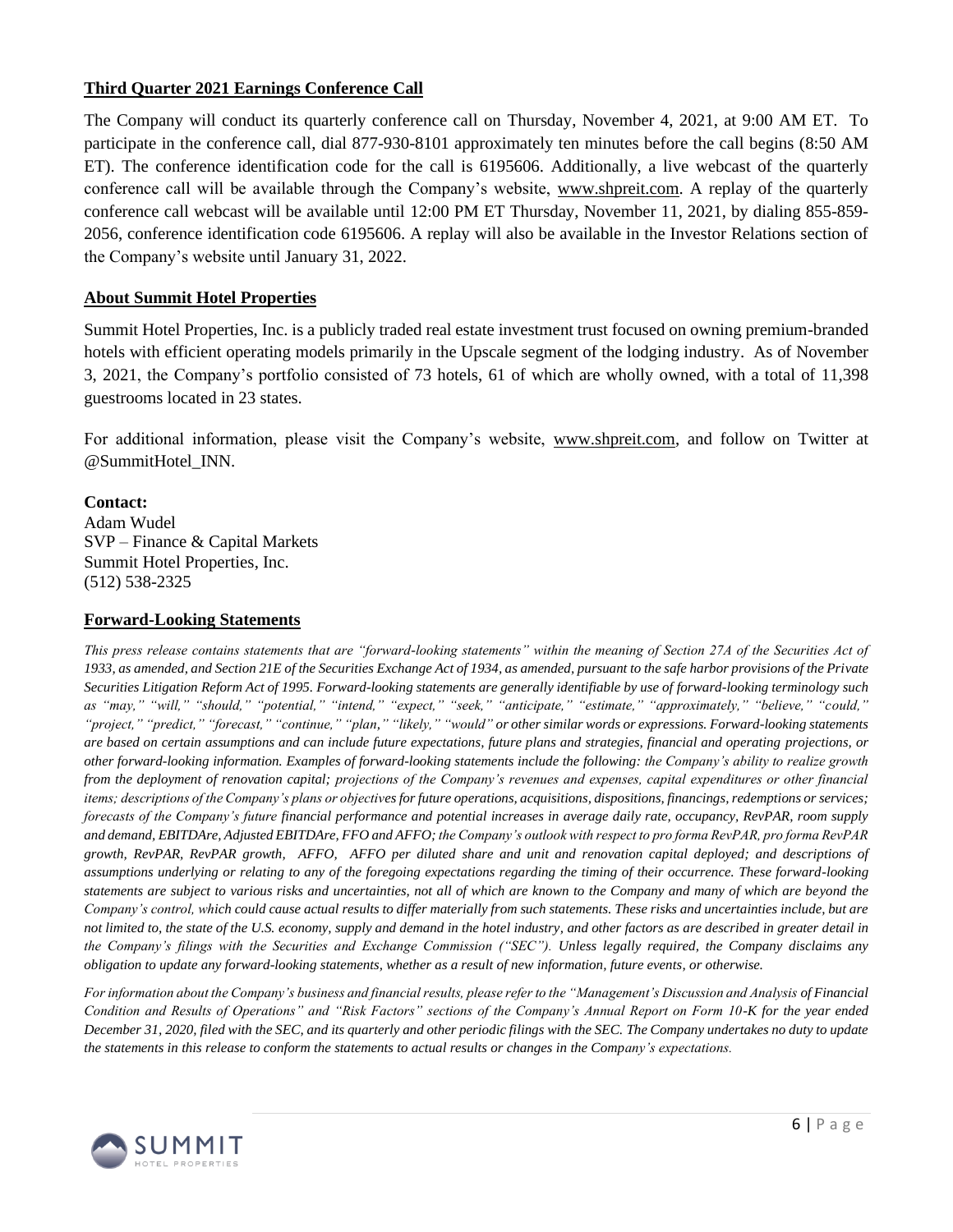# **Summit Hotel Properties, Inc. Condensed Consolidated Balance Sheets**

*(Dollars in thousands)*

|                                                    | September 30,<br>2021     | December 31,<br>2020       |
|----------------------------------------------------|---------------------------|----------------------------|
|                                                    | (unaudited)               |                            |
| <b>ASSETS</b>                                      |                           |                            |
| Investment in hotel properties, net                | 2,078,014<br>\$           | $\mathbb{S}$<br>2,105,946  |
| Undeveloped land                                   | 1,500                     | 1,500                      |
| Assets held for sale, net                          | 425                       | 425                        |
| Cash and cash equivalents                          | 59,650                    | 20,719                     |
| Restricted cash                                    | 25,521                    | 18,177                     |
| Investment in real estate loans, net               | 26,369                    | 23,689                     |
| Right-of-use assets, net                           | 27,290                    | 28,420                     |
| Trade receivables, net                             | 14,209                    | 11,775                     |
| Prepaid expenses and other                         | 7,308                     | 9,763                      |
| Deferred charges, net                              | 4,249                     | 4,429                      |
| Other assets                                       | 3,785                     | 8,176                      |
| <b>Total assets</b>                                | 2,248,320<br>\$           | 2,233,019<br>$\mathcal{S}$ |
| <b>LIABILITIES AND EQUITY</b>                      |                           |                            |
| Liabilities:                                       |                           |                            |
| Debt, net of debt issuance costs                   | 1,056,667<br>$\mathbb{S}$ | 1,094,745<br>\$            |
| Lease liabilities, net                             | 17,527                    | 18,438                     |
| Accounts payable                                   | 4,330                     | 2,674                      |
| Accrued expenses and other                         | 70,289                    | 65,099                     |
| <b>Total liabilities</b>                           | 1,148,813                 | 1,180,956                  |
|                                                    |                           |                            |
| Total stockholders' equity                         | 954,305                   | 988,742                    |
| Non-controlling interests in operating partnership | 828                       | 1,111                      |
| Non-controlling interests in joint venture         | 144,374                   | 62,210                     |
| Total equity                                       | 1,099,507                 | 1,052,063                  |
| Total liabilities and equity                       | \$<br>2,248,320           | \$<br>2,233,019            |

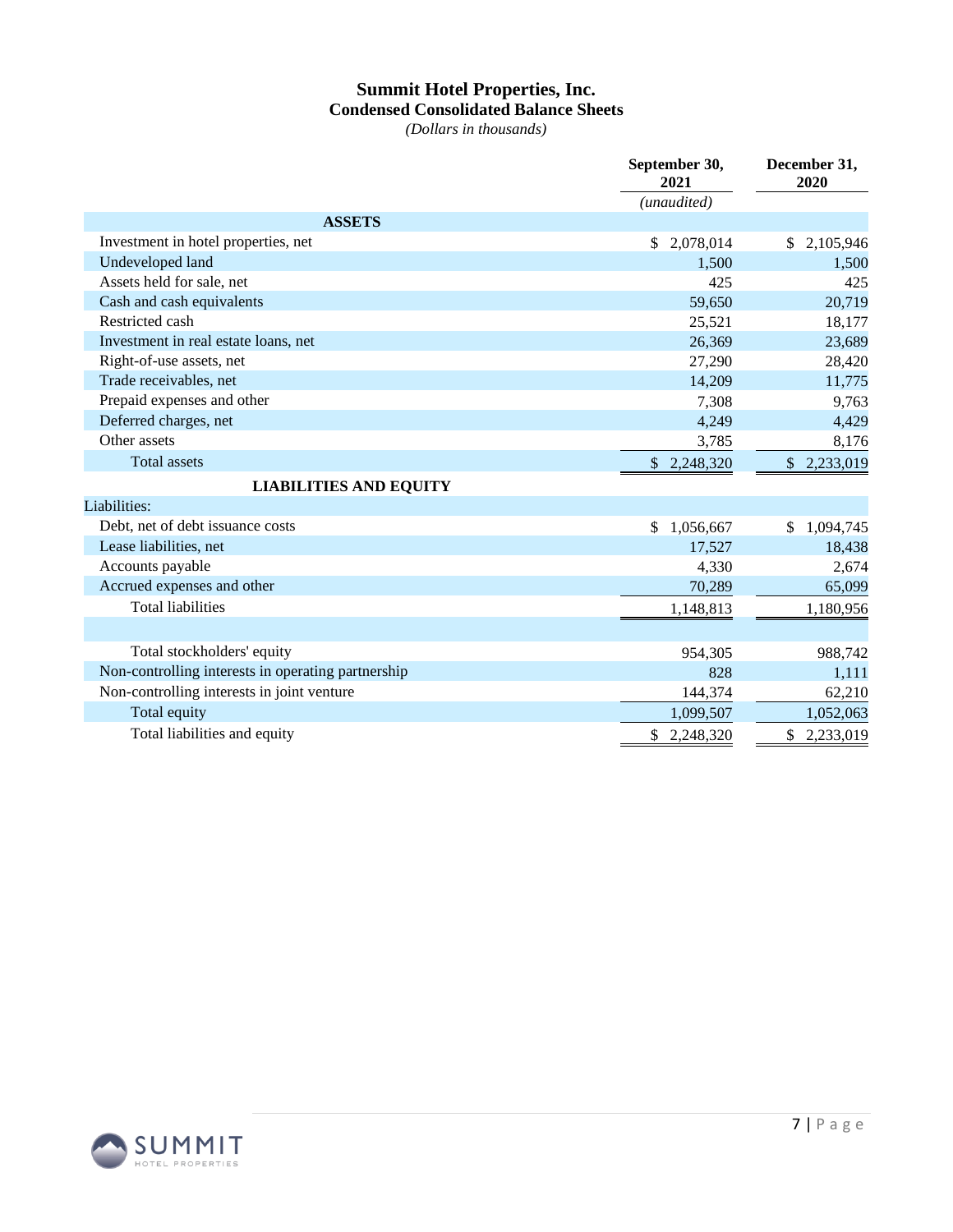# **Summit Hotel Properties, Inc. Condensed Consolidated Statements of Operations**

*(Unaudited) (Amounts in thousands, except per share amounts)*

|                                                           |              | <b>For the Three Months Ended</b><br>September 30, |              |           | <b>For the Nine Months Ended</b><br>September 30, |           |              |            |  |
|-----------------------------------------------------------|--------------|----------------------------------------------------|--------------|-----------|---------------------------------------------------|-----------|--------------|------------|--|
|                                                           |              | 2021                                               |              | 2020      |                                                   | 2021      |              | 2020       |  |
| <b>Revenues:</b>                                          |              |                                                    |              |           |                                                   |           |              |            |  |
| Room                                                      | \$           | 102,521                                            | \$           | 48,636    | \$                                                | 235,761   | \$           | 171,067    |  |
| Food and beverage                                         |              | 2,097                                              |              | 628       |                                                   | 4,656     |              | 5,760      |  |
| Other                                                     |              | 6,068                                              |              | 3,148     |                                                   | 14,647    |              | 9,406      |  |
| Total revenues                                            |              | 110,686                                            |              | 52,412    |                                                   | 255,064   |              | 186,233    |  |
| <b>Expenses:</b>                                          |              |                                                    |              |           |                                                   |           |              |            |  |
| Room                                                      |              | 22,186                                             |              | 11,352    |                                                   | 52,320    |              | 42,340     |  |
| Food and beverage                                         |              | 1,476                                              |              | 520       |                                                   | 3,000     |              | 4,890      |  |
| Other hotel operating expenses                            |              | 34,713                                             |              | 22,535    |                                                   | 88,672    |              | 74,406     |  |
| Property taxes, insurance and other                       |              | 10,679                                             |              | 11,007    |                                                   | 32,573    |              | 34,171     |  |
| Management fees                                           |              | 2,888                                              |              | 1,335     |                                                   | 6,757     |              | 5,051      |  |
| Depreciation and amortization                             |              | 25,893                                             |              | 27,503    |                                                   | 79,776    |              | 82,147     |  |
| Corporate general and administrative                      |              | 6,099                                              |              | 4,652     |                                                   | 18,283    |              | 14,635     |  |
| <b>Transaction costs</b>                                  |              |                                                    |              |           |                                                   | 3,849     |              |            |  |
| (Reversal of) provision for credit losses                 |              | (2,632)                                            |              |           |                                                   | (2,632)   |              | 2,530      |  |
| Loss on impairment and write-off of assets                |              | 4,361                                              |              |           |                                                   | 4,361     |              | 782        |  |
| Total expenses                                            |              | 105,663                                            |              | 78,904    |                                                   | 286,959   |              | 260,952    |  |
| Gain on disposal of assets, net                           |              |                                                    |              | 211       |                                                   | 81        |              | 176        |  |
| Operating income (loss)                                   |              | 5,023                                              |              | (26, 281) |                                                   | (31, 814) |              | (74, 543)  |  |
| Other income (expense):                                   |              |                                                    |              |           |                                                   |           |              |            |  |
| Interest expense                                          |              | (10, 817)                                          |              | (10, 904) |                                                   | (32, 567) |              | (32, 665)  |  |
| Other income, net                                         |              | 2,250                                              |              | 1,278     |                                                   | 7,777     |              | 4,260      |  |
| Total other income (expense)                              |              | (8, 567)                                           |              | (9,626)   |                                                   | (24,790)  |              | (28, 405)  |  |
| Loss from continuing operations before income             |              |                                                    |              |           |                                                   |           |              |            |  |
| taxes                                                     |              | (3,544)                                            |              | (35,907)  |                                                   | (56, 604) |              | (102, 948) |  |
| Income tax (expense) benefit                              |              | (695)                                              |              | 132       |                                                   | (1,075)   |              | (1,589)    |  |
| Net loss                                                  |              | (4,239)                                            |              | (35, 775) |                                                   | (57, 679) |              | (104, 537) |  |
| Less - Loss (income) attributable to non-                 |              |                                                    |              |           |                                                   |           |              |            |  |
| controlling interests:                                    |              |                                                    |              |           |                                                   |           |              |            |  |
| <b>Operating Partnership</b>                              |              | 10                                                 |              | 70        |                                                   | 98        |              | 203        |  |
| Joint venture                                             |              | (275)                                              |              | 1,159     |                                                   | 3,020     |              | 4,049      |  |
| Net loss attributable to Summit Hotel Properties,<br>Inc. |              | (4,504)                                            |              | (34, 546) |                                                   | (54, 561) |              | (100, 285) |  |
| Preferred dividends                                       |              | (3,750)                                            |              | (3,710)   |                                                   | (11, 168) |              | (11, 128)  |  |
| Premium on redemption of preferred stock                  |              | (2,710)                                            |              |           |                                                   | (2,710)   |              |            |  |
| Net loss attributable to common stockholders              | $\mathbb{S}$ | (10, 964)                                          | $\mathbb{S}$ | (38, 256) | $\boldsymbol{\$}$                                 | (68, 439) | $\mathbb{S}$ | (111, 413) |  |
| Loss per share:                                           |              |                                                    |              |           |                                                   |           |              |            |  |
| Basic and diluted                                         | $\mathbb{S}$ | (0.10)                                             | $\$$         | (0.37)    | $\,$                                              | (0.66)    | $\$\,$       | (1.07)     |  |
| Weighted average common shares outstanding:               |              |                                                    |              |           |                                                   |           |              |            |  |
| <b>Basic and diluted</b>                                  |              | 104,548                                            |              | 104,200   |                                                   | 104,441   |              | 104,117    |  |

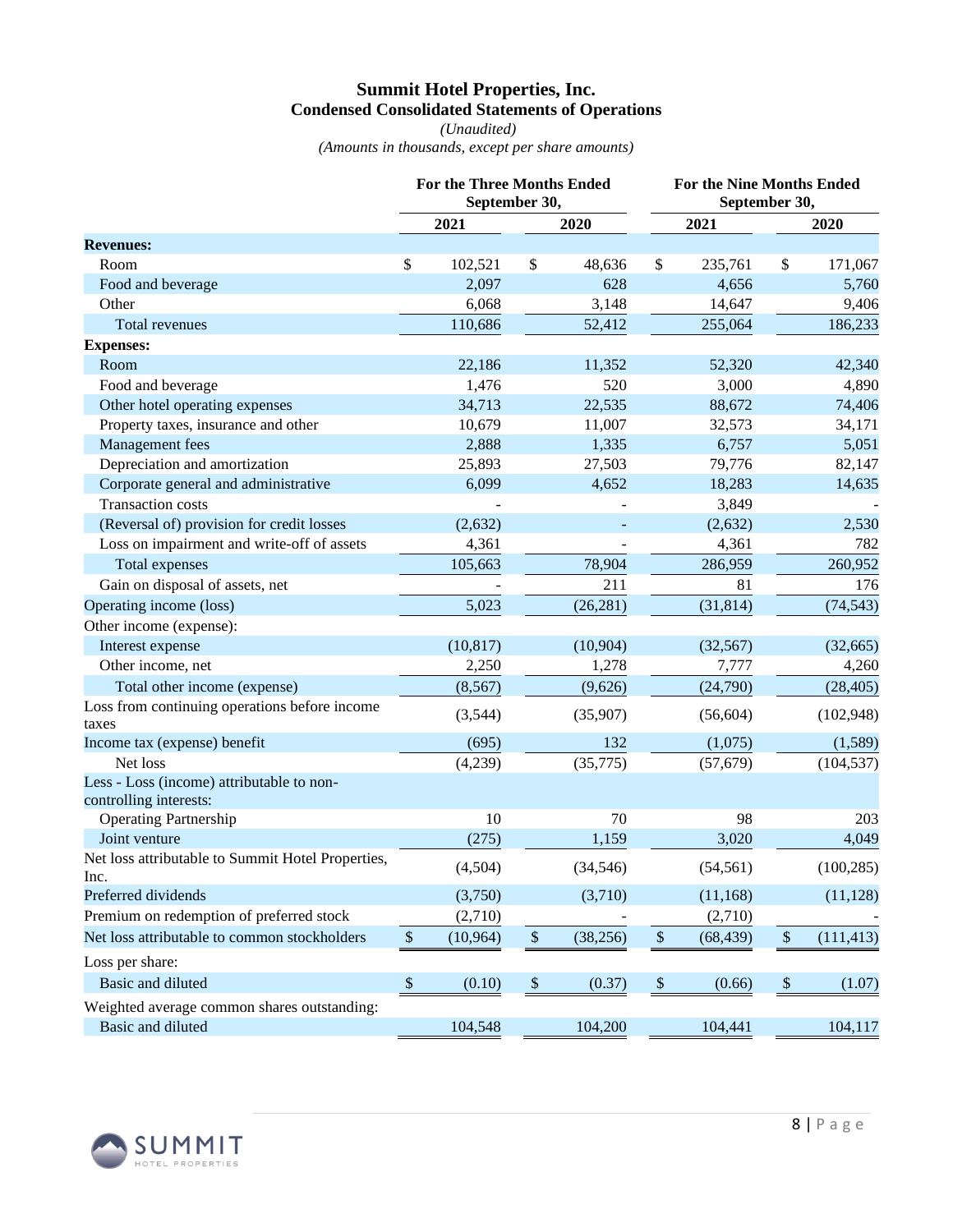# **Summit Hotel Properties, Inc. Reconciliation of Net Loss to Non-GAAP Measures – Funds From Operations**

#### *(Unaudited)*

*(Amounts in thousands, except per share and unit amounts)*

|                                                                             |                           | <b>For the Three Months Ended</b><br>September 30, |         |           | For the Nine Months Ended<br>September 30, |           |                           |            |  |  |
|-----------------------------------------------------------------------------|---------------------------|----------------------------------------------------|---------|-----------|--------------------------------------------|-----------|---------------------------|------------|--|--|
|                                                                             |                           | 2021                                               |         | 2020      |                                            | 2021      |                           | 2020       |  |  |
| Net loss                                                                    | \$                        | (4,239)                                            | \$      | (35,775)  | $\boldsymbol{\mathsf{S}}$                  | (57, 679) | $\mathbb{S}$              | (104, 537) |  |  |
| Preferred dividends                                                         |                           | (3,750)                                            |         | (3,710)   |                                            | (11, 168) |                           | (11, 128)  |  |  |
| Premium on redemption of preferred stock                                    |                           | (2,710)                                            |         |           |                                            | (2,710)   |                           |            |  |  |
| (Income) loss related to non-controlling interests<br>in joint venture      |                           | (275)                                              |         | 1,159     |                                            | 3,020     |                           | 4,049      |  |  |
| Net loss applicable to common shares and<br>common units                    | $\mathbf{\$}$             | (10, 974)                                          | \$      | (38, 326) | \$                                         | (68, 537) | $\boldsymbol{\$}$         | (111, 616) |  |  |
| Real estate-related depreciation <sup>(1)</sup>                             |                           | 25,773                                             |         | 27,388    |                                            | 79,421    |                           | 81,802     |  |  |
| Loss on impairment and write-off of assets                                  |                           | 4,361                                              |         |           |                                            | 4,361     |                           | 782        |  |  |
| Gain on disposal of assets, net                                             |                           |                                                    |         | (211)     |                                            | (81)      |                           | (176)      |  |  |
| Adjustments from non-controlling interest in<br>joint venture               |                           | (2,319)                                            |         | (1, 493)  |                                            | (6,004)   |                           | (4, 439)   |  |  |
| FFO applicable to common shares and<br>common units                         | \$                        | 16,841                                             | \$      | (12, 642) | \$                                         | 9,160     | \$                        | (33, 647)  |  |  |
| (Reversal of) provision for credit losses                                   |                           | (2,632)                                            |         |           |                                            | (2,632)   |                           | 2,530      |  |  |
| Amortization of lease-related intangible assets,<br>net                     |                           | 22                                                 |         | 22        |                                            | 65        |                           | 65         |  |  |
| Amortization of deferred financing costs                                    |                           | 1,115                                              |         | 643       |                                            | 3,239     |                           | 1,655      |  |  |
| Amortization of franchise fees <sup>(1)</sup>                               |                           | 120                                                |         | 115       |                                            | 355       |                           | 345        |  |  |
| Equity-based compensation                                                   |                           | 1,892                                              |         | 1,517     |                                            | 5,861     |                           | 4,958      |  |  |
| <b>Transaction costs</b>                                                    |                           |                                                    |         |           |                                            | 3,849     |                           |            |  |  |
| Debt transaction costs                                                      |                           | 17                                                 |         | 65        |                                            | 160       |                           | 336        |  |  |
| Premium on redemption of preferred stock                                    |                           | 2,710                                              |         |           |                                            | 2,710     |                           |            |  |  |
| Non-cash interest income <sup>(2)</sup>                                     |                           | (262)                                              |         | (757)     |                                            | (779)     |                           | (2,297)    |  |  |
| Non-cash lease expense, net                                                 |                           | 131                                                |         | 101       |                                            | 388       |                           | 275        |  |  |
| Casualty losses, net                                                        |                           | 627                                                |         | 117       |                                            | 781       |                           | 407        |  |  |
| Increase in deferred tax asset valuation allowance                          |                           |                                                    |         |           |                                            |           |                           | 2,058      |  |  |
| Adjustments from non-controlling interest in                                |                           | (97)                                               |         | (78)      |                                            | (1,176)   |                           | (235)      |  |  |
| joint venture                                                               |                           |                                                    |         | 91        |                                            |           |                           | 91         |  |  |
| Severance payments<br><b>AFFO</b> applicable to common shares and           |                           |                                                    |         |           |                                            |           |                           |            |  |  |
| common units                                                                | \$                        | 20,484                                             | \$      | (10, 806) | $\boldsymbol{\$}$                          | 21,981    | \$                        | (23, 459)  |  |  |
| FFO per common share / common unit                                          | \$                        | 0.16                                               | $\$$    | (0.12)    | \$                                         | 0.09      | $\boldsymbol{\mathsf{S}}$ | (0.32)     |  |  |
| AFFO per common share / common unit                                         | $\boldsymbol{\mathsf{S}}$ | 0.19                                               | $\sqrt$ | (0.10)    | $\$\,$                                     | 0.21      | $\sqrt$                   | (0.22)     |  |  |
| Weighted average diluted common shares /<br>common units for FFO / AFFO (3) |                           | 105,265                                            |         | 104,375   |                                            | 105,282   |                           | 104,302    |  |  |

*(1) The total of these line items represents depreciation and amortization as reported on the Company's Condensed Consolidated Statements of Operations for the periods presented.*

*(2) Non-cash interest income relates to the amortization of the discount on certain notes receivable. The discount on these notes receivable was recorded at inception of the related loans based on the estimated value of the embedded purchase options in the notes receivable.*

*(3) The Company includes the outstanding OP units issued by Summit Hotel OP, LP, the Company's operating partnership, held by limited partners other than the Company because the OP units are redeemable for cash or, at the Company's option, shares of the Company's common stock on a one-for-one basis.*

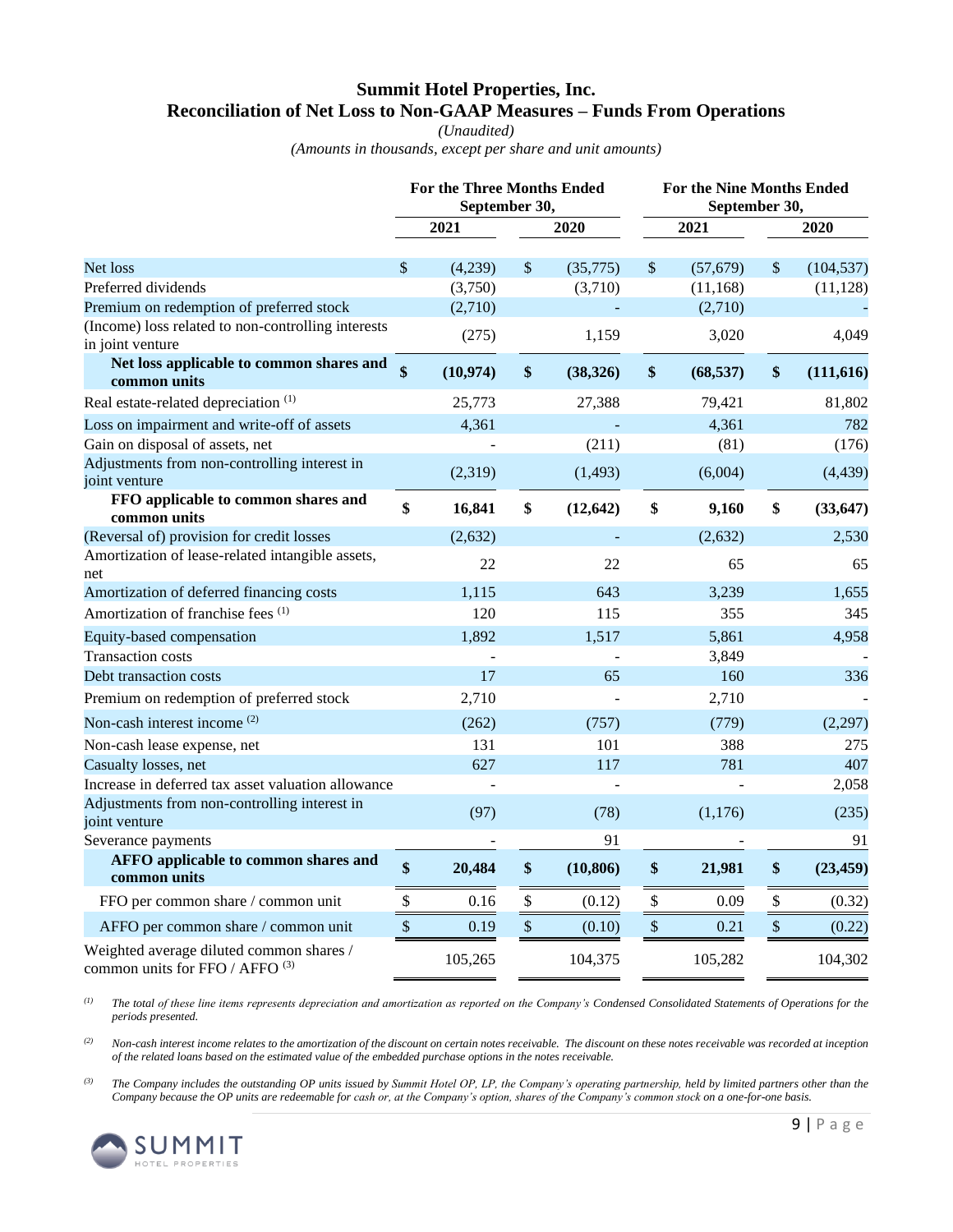## **Summit Hotel Properties, Inc. Reconciliation of Weighted Average Diluted Common Shares**

*(Unaudited) (Amounts in thousands)*

|                                                                                                       | For the Three Months Ended | September 30, |          | <b>For the Nine Months Ended</b><br>September 30, |  |  |  |  |  |  |  |  |  |
|-------------------------------------------------------------------------------------------------------|----------------------------|---------------|----------|---------------------------------------------------|--|--|--|--|--|--|--|--|--|
|                                                                                                       | 2021                       | 2020          | 2021     | 2020                                              |  |  |  |  |  |  |  |  |  |
| Reconciliation of weighted average diluted common shares for FFO / AFFO:                              |                            |               |          |                                                   |  |  |  |  |  |  |  |  |  |
| Weighted average dilutive common shares<br>outstanding                                                | 104,548                    | 104,200       | 104,441  | 104,117                                           |  |  |  |  |  |  |  |  |  |
| Dilutive effect of restricted stock awards                                                            | 425                        | 48            | 410      | 33                                                |  |  |  |  |  |  |  |  |  |
| Dilutive effect of shares issuable upon<br>conversion of convertible debt                             | 23,978                     |               | 23,012   |                                                   |  |  |  |  |  |  |  |  |  |
| Adjusted weighted dilutive common<br>shares outstanding                                               | 128,951                    | 104,248       | 127,863  | 104,150                                           |  |  |  |  |  |  |  |  |  |
|                                                                                                       |                            |               |          |                                                   |  |  |  |  |  |  |  |  |  |
| Non-GAAP adjustment for dilutive effects of<br>common units                                           | 133                        | 175           | 151      | 185                                               |  |  |  |  |  |  |  |  |  |
| Non-GAAP adjustment for dilutive effects of<br>restricted stock awards                                | 159                        | (48)          | 280      | (33)                                              |  |  |  |  |  |  |  |  |  |
| Non-GAAP adjustment for dilutive effects of<br>shares issuable upon conversion of convertible<br>debt | (23,978)                   |               | (23,012) |                                                   |  |  |  |  |  |  |  |  |  |
| Non-GAAP weighted dilutive common<br>shares / common units outstanding                                | 105,265                    | 104,375       | 105,282  | 104,302                                           |  |  |  |  |  |  |  |  |  |

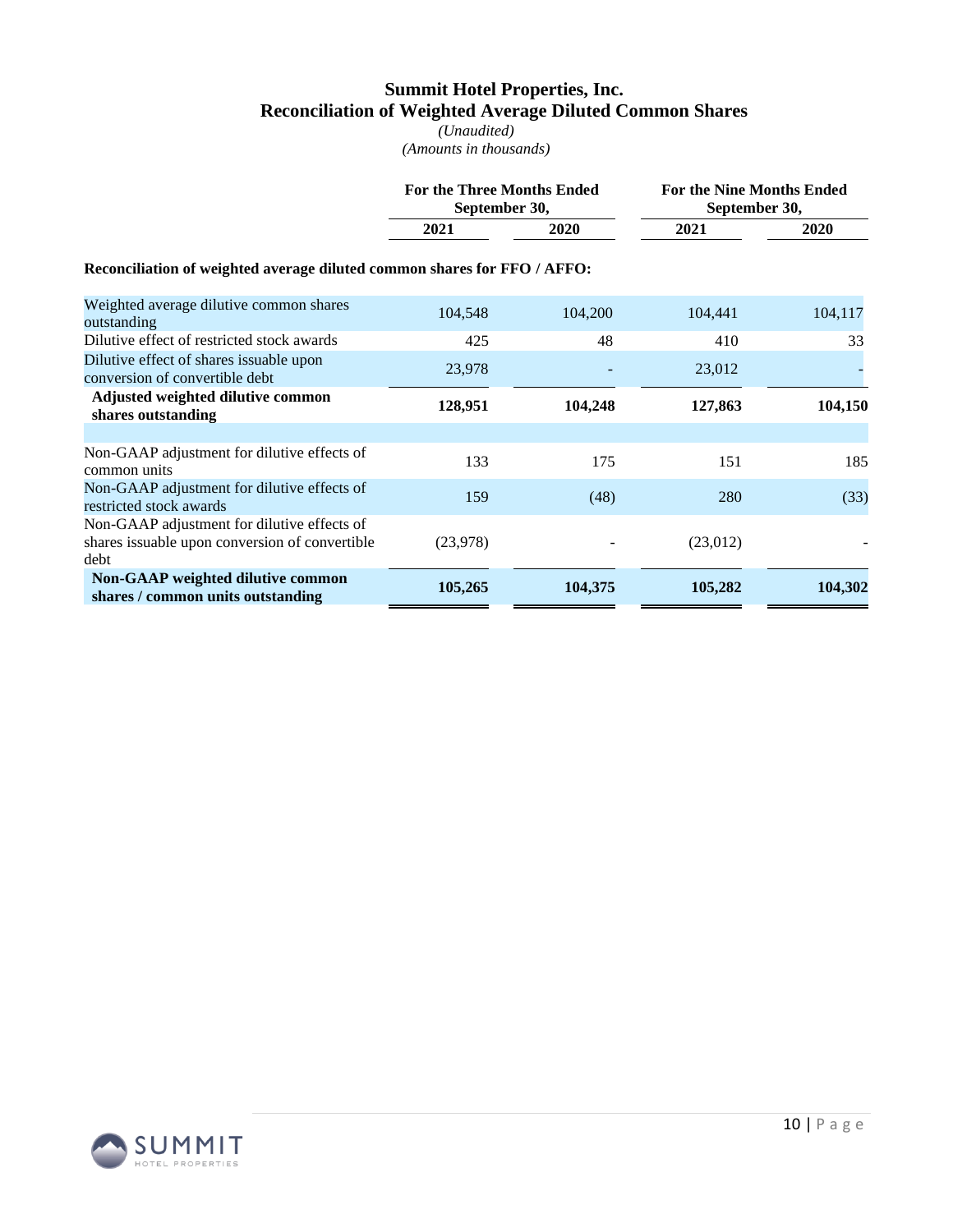# **Summit Hotel Properties, Inc. Reconciliation of Net Loss to Non-GAAP Measures – EBITDAre**

*(Unaudited) (Dollars in thousands)*

|                                                                 |    | <b>For the Three Months Ended</b><br>September 30, |                           |          | <b>For the Nine Months Ended</b><br>September 30, |           |         |            |  |
|-----------------------------------------------------------------|----|----------------------------------------------------|---------------------------|----------|---------------------------------------------------|-----------|---------|------------|--|
|                                                                 |    | 2021                                               |                           | 2020     |                                                   | 2021      |         | 2020       |  |
| Net loss                                                        |    | (4,239)                                            | $\boldsymbol{\mathsf{S}}$ | (35,775) | $\boldsymbol{\mathsf{S}}$                         | (57, 679) | $\sqrt$ | (104, 537) |  |
| Depreciation and amortization                                   |    | 25,893                                             |                           | 27,503   |                                                   | 79,776    |         | 82,147     |  |
| Interest expense                                                |    | 10,817                                             |                           | 10,904   |                                                   | 32,567    |         | 32,665     |  |
| Interest income                                                 |    | (4)                                                |                           | (31)     |                                                   | (6)       |         | (141)      |  |
| Income tax expense (benefit)                                    |    | 695                                                |                           | (132)    |                                                   | 1,075     |         | 1,589      |  |
| <b>EBITDA</b>                                                   | \$ | 33,162                                             | \$                        | 2,469    | \$                                                | 55,733    | \$      | 11,723     |  |
| Loss on impairment and write-off of assets                      |    | 4,361                                              |                           |          |                                                   | 4,361     |         | 782        |  |
| Gain on disposal of assets, net                                 |    |                                                    |                           | (211)    |                                                   | (81)      |         | (176)      |  |
| <b>EBITDAre</b>                                                 | \$ | 37,523                                             | \$                        | 2,258    | \$                                                | 60,013    | \$      | 12,329     |  |
| (Reversal of) provision for credit losses                       |    | (2,632)                                            |                           |          |                                                   | (2,632)   |         | 2,530      |  |
| Amortization of lease-related intangible assets,                |    | 22                                                 |                           | 22       |                                                   | 65        |         | 65         |  |
| net                                                             |    |                                                    |                           |          |                                                   |           |         |            |  |
| Equity-based compensation                                       |    | 1,892                                              |                           | 1,517    |                                                   | 5,861     |         | 4,958      |  |
| <b>Transaction costs</b>                                        |    |                                                    |                           |          |                                                   | 3,849     |         |            |  |
| Debt transaction costs                                          |    | 17                                                 |                           | 65       |                                                   | 160       |         | 336        |  |
| Non-cash interest income (1)                                    |    | (262)                                              |                           | (757)    |                                                   | (779)     |         | (2,297)    |  |
| Non-cash lease expense, net                                     |    | 131                                                |                           | 101      |                                                   | 388       |         | 275        |  |
| Casualty losses, net                                            |    | 627                                                |                           | 117      |                                                   | 781       |         | 407        |  |
| (Income) loss from non-controlling interest in<br>joint venture |    | (275)                                              |                           | 1,159    |                                                   | 3,020     |         | 4,049      |  |
| Adjustments from non-controlling interest in<br>joint venture   |    | (3,019)                                            |                           | (2,034)  |                                                   | (8, 744)  |         | (6,245)    |  |
| Severance payments                                              |    |                                                    |                           | 91       |                                                   |           |         | 91         |  |
| <b>Adjusted EBITDAre</b>                                        | \$ | 34,024                                             | \$                        | 2,539    | \$                                                | 61,982    | \$      | 16,498     |  |

*(1) Non-cash interest income relates to the amortization of the discount on certain notes receivable. The discount on these notes receivable*  was recorded at inception of the related loans based on the estimated value of the embedded purchase options in the notes receivable.

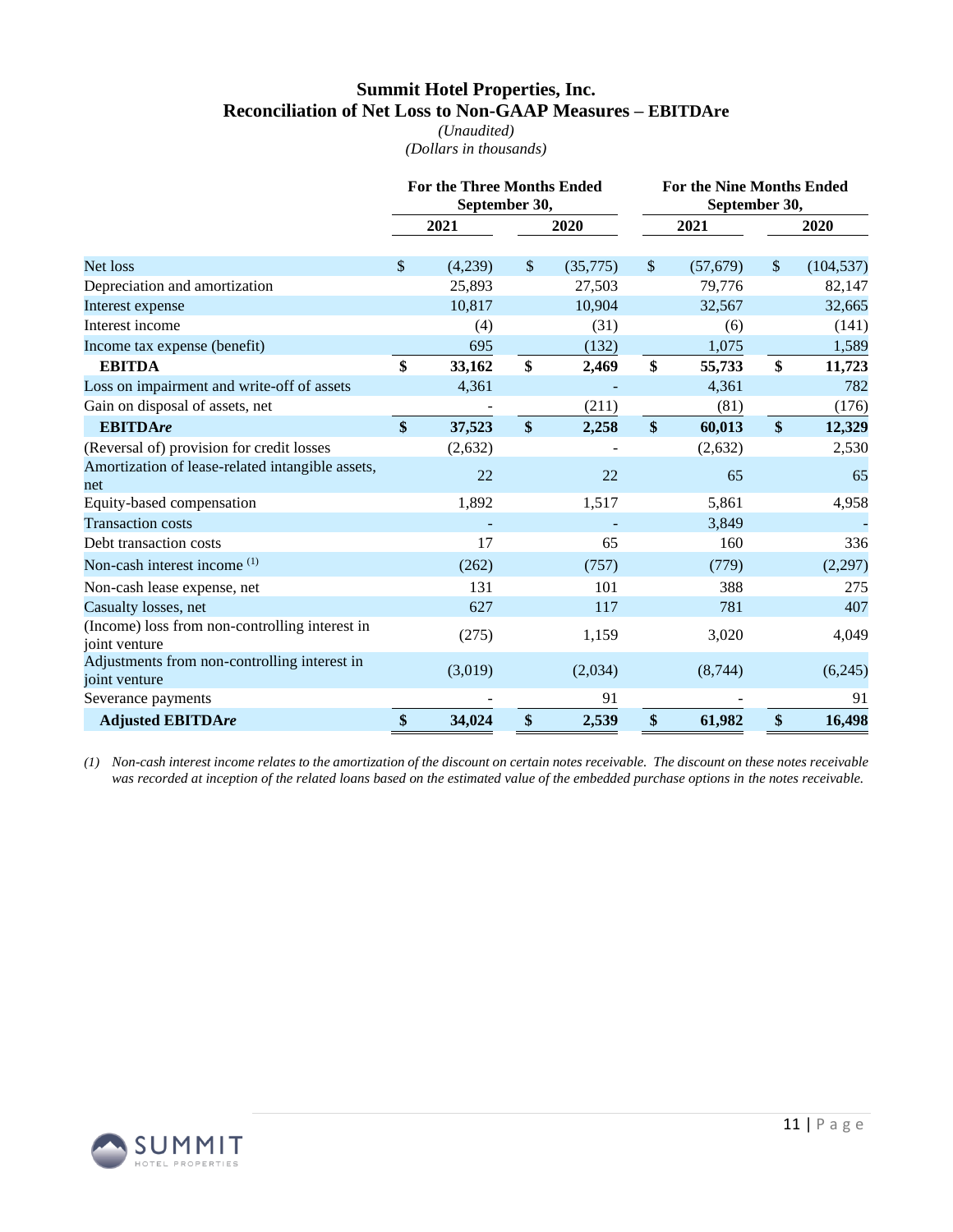# **Summit Hotel Properties, Inc. Pro Forma Hotel Operating Data**

*(Unaudited) (Dollars in thousands)*

|                                                   |  | For the Three Months Ended<br>September 30, |    |        | <b>For the Nine Months Ended</b><br>September 30, |         |      |         |  |  |
|---------------------------------------------------|--|---------------------------------------------|----|--------|---------------------------------------------------|---------|------|---------|--|--|
| <b>Pro Forma Operating Data</b> $^{(1)}$ $^{(2)}$ |  | 2021                                        |    | 2020   |                                                   | 2021    | 2020 |         |  |  |
| Pro forma room revenue                            |  | 102.645                                     | \$ | 48,636 |                                                   | 238,074 | S    | 171,067 |  |  |
| Pro forma other hotel operations revenue          |  | 8,170                                       |    | 3,777  |                                                   | 19,403  |      | 15,166  |  |  |
| Pro forma total revenues                          |  | 110.815                                     |    | 52,413 |                                                   | 257,477 |      | 186,233 |  |  |
| Pro forma total hotel operating expenses          |  | 72,051                                      |    | 46,750 |                                                   | 184,962 |      | 160,854 |  |  |
| Pro forma hotel EBITDA                            |  | 38,764                                      |    | 5,663  |                                                   | 72,515  |      | 25,379  |  |  |
| Pro forma hotel EBITDA Margin                     |  | 35.0%                                       |    | 10.8%  |                                                   | 28.2%   |      | 13.6%   |  |  |

#### **Reconciliations of Non-GAAP financial measures to comparable GAAP financial measures**

| <b>Revenue:</b>                                        |                   |         |                         |           |               |           |                   |           |
|--------------------------------------------------------|-------------------|---------|-------------------------|-----------|---------------|-----------|-------------------|-----------|
| <b>Total revenues</b>                                  | \$                | 110,686 | $\sqrt{\ }$             | 52,412    | $\frac{1}{2}$ | 255,064   | \$                | 186,233   |
| Total revenues - acquisitions <sup>(1)</sup>           |                   | 129     |                         |           |               | 2,413     |                   |           |
| Total revenues - dispositions $(2)$                    |                   |         |                         |           |               |           |                   |           |
| Pro forma total revenues                               |                   | 110,815 |                         | 52,413    |               | 257,477   |                   | 186,233   |
| <b>Hotel Operating Expenses:</b>                       |                   |         |                         |           |               |           |                   |           |
| Total hotel operating expenses                         |                   | 71,942  |                         | 46,749    |               | 183,322   |                   | 160,858   |
| Hotel operating expenses - acquisitions <sup>(1)</sup> |                   | 109     |                         |           |               | 1,641     |                   |           |
| Hotel operating expenses - dispositions $(2)$          |                   |         |                         |           |               | (1)       |                   | (4)       |
| Pro forma hotel operating expenses                     |                   | 72,051  |                         | 46,750    |               | 184,962   |                   | 160,854   |
|                                                        |                   |         |                         |           |               |           |                   |           |
| <b>Hotel EBITDA:</b>                                   |                   |         |                         |           |               |           |                   |           |
| Operating income (loss)                                |                   | 5,023   |                         | (26, 281) |               | (31, 814) |                   | (74, 543) |
| Gain on disposal of assets, net                        |                   |         |                         | (211)     |               | (81)      |                   | (176)     |
| Loss on impairment and write-off of assets             |                   | 4,361   |                         |           |               | 4,361     |                   | 782       |
| (Reversal of) provision for credit losses              |                   | (2,632) |                         |           |               | (2,632)   |                   | 2,530     |
| <b>Transaction costs</b>                               |                   |         |                         |           |               | 3,849     |                   |           |
| Corporate general and administrative                   |                   | 6,099   |                         | 4,652     |               | 18,283    |                   | 14,635    |
| Depreciation and amortization                          |                   | 25,893  |                         | 27,503    |               | 79,776    |                   | 82,147    |
| <b>Hotel EBITDA</b>                                    |                   | 38,744  |                         | 5,663     |               | 71,742    |                   | 25,375    |
| Hotel EBITDA - acquisitions <sup>(1)</sup>             |                   | (743)   |                         |           |               | (743)     |                   |           |
| Hotel EBITDA - dispositions <sup>(2)</sup>             |                   |         |                         |           |               |           |                   |           |
| <b>Same store hotel EBITDA</b>                         | $\boldsymbol{\$}$ | 38,001  | $\sqrt[6]{\frac{1}{2}}$ | 5,663     | $\frac{1}{2}$ | 71,000    | $\boldsymbol{\$}$ | 25,379    |
| Hotel EBITDA - acquisitions <sup>(3)</sup>             |                   | 763     |                         |           |               | 1,515     |                   |           |
| Pro forma hotel EBITDA                                 | \$                | 38,764  | \$                      | 5,663     | \$            | 72,515    | \$                | 25,379    |

*(1) For any hotels acquired by the Company after January 1, 2020 (the "Acquired Hotels"), the Company has excluded the financial results of each of the Acquired Hotels for the period the Acquired Hotels were purchased by the Company to September 30, 2021 (the "Acquisition Period") in determining same-store hotel EBITDA.* 

*(2) For hotels sold by the Company between January 1, 2020, and September 30, 2021 (the "Disposed Hotels"), the Company has excluded the financial results of each of the Disposed Hotels for the period beginning on January 1, 2020 and ending on the date the Disposed Hotels were sold by the Company (the "Disposition Period") in determining same-store hotel EBITDA.*

*(3) Unaudited pro forma information includes operating results for 73 hotels owned as of September 30, 2021, as if all such hotels had been owned by the Company since January 1, 2020. For hotels acquired by the Company after January 1, 2020 (the "Acquired Hotels"), the Company has included in the pro forma information the financial results of each of the Acquired Hotels for the period from January 1, 2020, to September 30, 2021. The financial results for the Acquired Hotels include information provided by the third-party owner of such Acquired Hotel prior to purchase by the Company and have not been audited or reviewed by our auditors or adjusted by us. The pro forma information is included to enable comparison of results for the current reporting period to results for the comparable period of the prior year and are not indicative of future results.*

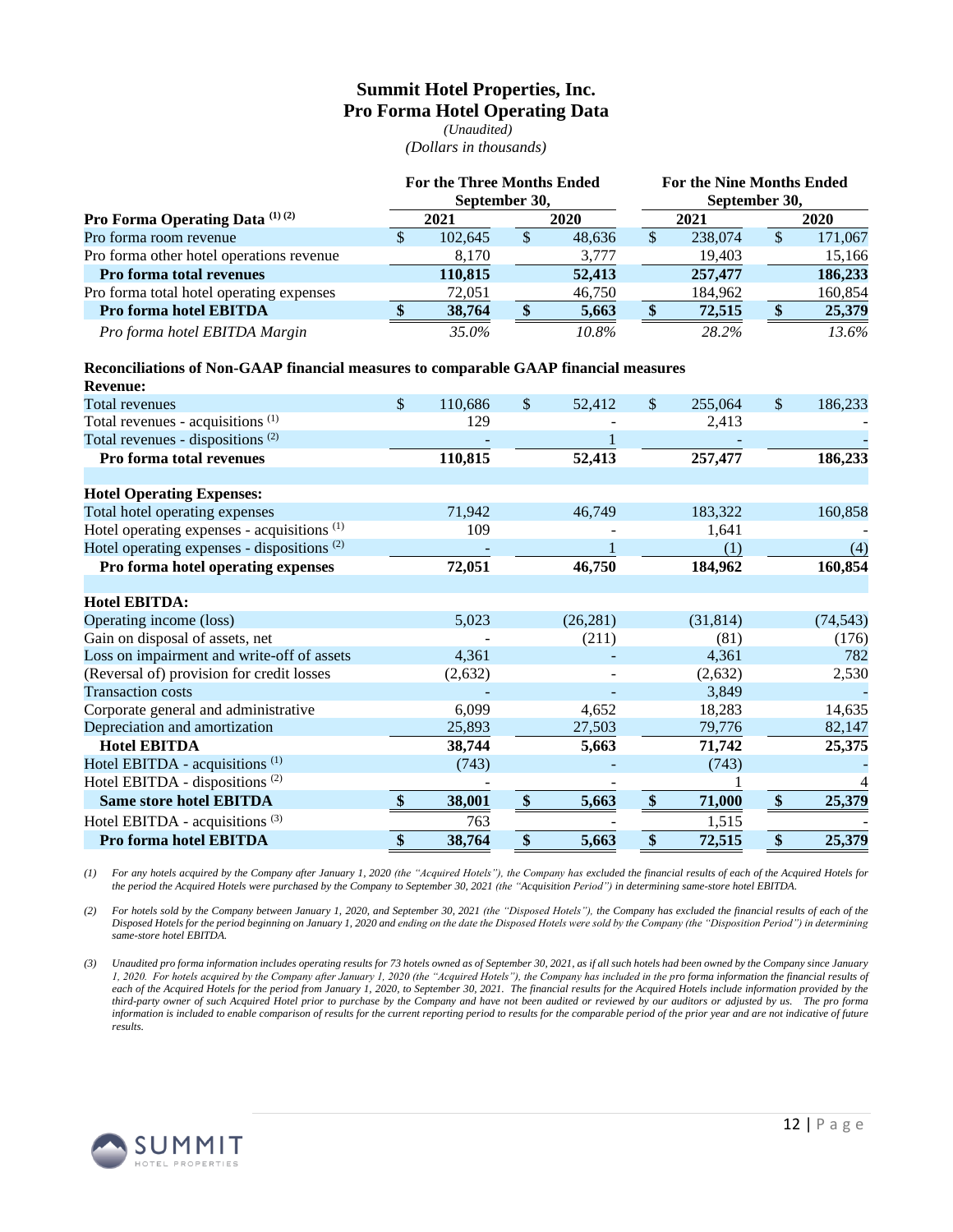# **Summit Hotel Properties, Inc. Pro Forma Hotel Operating Data**

*(Unaudited)*

*(Dollars in thousands, except operating statistics)*

|                                                                                      |                    | 2020           |                    |           | <b>Trailing Twelve</b> |           |                         |                |                                      |              |
|--------------------------------------------------------------------------------------|--------------------|----------------|--------------------|-----------|------------------------|-----------|-------------------------|----------------|--------------------------------------|--------------|
| Pro Forma Operating Data (1) (2)                                                     |                    | Q <sub>4</sub> |                    | Q1        |                        | Q2        |                         | Q <sub>3</sub> | <b>Months Ended</b><br>Sept 30, 2021 |              |
| Pro forma room revenue                                                               | $\mathbf{\hat{S}}$ | 44,705         | $\mathbf{\hat{S}}$ | 54,498    | $\mathbf{\hat{s}}$     | 80,931    | $\overline{\mathbf{S}}$ | 102,645        | $\mathsf{\$}$                        | 282,779      |
| Pro forma other hotel operations revenue                                             |                    | 3,811          |                    | 4,672     |                        | 6,561     |                         | 8,170          |                                      | 23,214       |
| Pro forma total revenues                                                             |                    | 48,516         |                    | 59,170    |                        | 87,492    |                         | 110,815        |                                      | 305,993      |
| Pro forma total hotel operating expenses                                             |                    | 45,981         |                    | 50,981    |                        | 61,930    |                         | 72,051         |                                      | 230,943      |
| Pro forma hotel EBITDA                                                               | \$                 | 2,535          | $\frac{1}{2}$      | 8,189     | $\boldsymbol{\$}$      | 25,562    | \$                      | 38,764         | $\overline{\bullet}$                 | 75,050       |
| Pro forma hotel EBITDA Margin                                                        |                    | 5.2%           |                    | 13.8%     |                        | 29.2%     |                         | 35.0%          |                                      | 24.5%        |
| Pro Forma Statistics <sup>(1)(2)</sup>                                               |                    |                |                    |           |                        |           |                         |                |                                      |              |
| Rooms sold                                                                           |                    | 444,682        |                    | 519,096   |                        | 673,663   |                         | 720,127        |                                      | 2,357,568    |
| Rooms available                                                                      |                    | 1,041,686      |                    | 1,025,820 |                        | 1,037,218 |                         | 1,048,616      |                                      | 4,153,340    |
| Occupancy                                                                            |                    | 42.7%          |                    | 50.6%     |                        | 64.9%     |                         | 68.7%          |                                      | 56.8%        |
| <b>ADR</b>                                                                           | \$                 | 100.53         | \$                 | 104.99    | \$                     | 120.14    | \$                      | 142.54         | \$                                   | 119.95       |
| <b>RevPAR</b>                                                                        | \$                 | 42.92          | $\mathsf{\$}$      | 53.13     | $\mathsf{\$}$          | 78.03     | $\mathbf{\hat{S}}$      | 97.89          | \$                                   | 68.08        |
| <b>Actual Statistics</b>                                                             |                    |                |                    |           |                        |           |                         |                |                                      |              |
| Rooms sold                                                                           |                    | 443,166        |                    | 511,365   |                        | 666,345   |                         | 719,341        |                                      | 2,340,217    |
| Rooms available                                                                      |                    | 1,038,496      |                    | 1,015,920 |                        | 1,027,208 |                         | 1,047,736      |                                      | 4,129,360    |
| Occupancy                                                                            |                    | 42.7%          |                    | 50.3%     |                        | 64.9%     |                         | 68.7%          |                                      | 56.7%        |
| <b>ADR</b>                                                                           | \$                 | 100.27         | \$                 | 104.12    | \$                     | 120.05    | \$                      | 142.52         | \$                                   | 119.73       |
| <b>RevPAR</b>                                                                        | \$                 | 42.79          | \$                 | 52.41     | \$                     | 77.88     | \$                      | 97.85          | \$                                   | 67.86        |
| Reconciliations of Non-GAAP financial measures to comparable GAAP financial measures |                    |                |                    |           |                        |           |                         |                |                                      |              |
| <b>Revenue:</b>                                                                      |                    |                |                    |           |                        |           |                         |                |                                      |              |
| <b>Total revenues</b>                                                                | \$                 | 48,230         | \$                 | 57,854    | \$                     | 86,524    | \$                      | 110,686        | \$                                   | 303,294      |
| Total revenues from acquisitions <sup>(1)</sup>                                      |                    | 286            |                    | 1,316     |                        | 968       |                         | 129            |                                      | 2,699        |
| Total revenues from dispositions <sup>(2)</sup>                                      |                    |                |                    |           |                        |           |                         |                |                                      |              |
| Pro forma total revenues                                                             |                    | 48,516         |                    | 59,170    |                        | 87,492    |                         | 110,815        |                                      | 305,993      |
| <b>Hotel Operating Expenses:</b>                                                     |                    |                |                    |           |                        |           |                         |                |                                      |              |
| Total hotel operating expenses                                                       |                    | 45,815         |                    | 50,139    |                        | 61,241    |                         | 71,942         |                                      | 229,137      |
| Total hotel operating expenses from acquisitions <sup>(1)</sup>                      |                    | 164            |                    | 843       |                        | 689       |                         | 109            |                                      | 1,805        |
| Total hotel operating expenses from dispositions <sup>(2)</sup>                      |                    | $\overline{2}$ |                    | (1)       |                        |           |                         |                |                                      |              |
| Pro forma total hotel operating expenses                                             |                    | 45,981         |                    | 50,981    |                        | 61,930    |                         | 72,051         |                                      | 230,943      |
| <b>Hotel EBITDA:</b>                                                                 |                    |                |                    |           |                        |           |                         |                |                                      |              |
|                                                                                      |                    |                |                    |           |                        |           |                         |                |                                      | $1 - 2 - 20$ |

| поспятния.                                    |           |             |          |         |           |
|-----------------------------------------------|-----------|-------------|----------|---------|-----------|
| Operating (loss) income                       | (34, 867) | (25,210)    | (11,627) | 5,023   | (66, 681) |
| Loss (gain) on disposal of assets, net        | 192       | (50)        | (31)     |         | 111       |
| Loss on impairment and write-off of assets    | 977       |             |          | 4,361   | 5,338     |
| (Reversal of) provision for credit losses     | 2,291     |             |          | (2,632) | (341)     |
| <b>Transaction costs</b>                      |           |             | 3,849    |         | 3,849     |
| Corporate general and administrative          | 6.350     | 5,678       | 6,506    | 6,099   | 24,633    |
| Depreciation and amortization                 | 27,472    | 27,297      | 26,586   | 25,893  | 107,248   |
| <b>Hotel EBITDA</b>                           | 2.415     | 7,715       | 25,283   | 38,744  | 74,157    |
| Hotel EBITDA from acquisitions <sup>(1)</sup> |           |             |          | (743)   | (743)     |
| Hotel EBITDA from dispositions <sup>(2)</sup> | (2        |             |          |         | (1)       |
| <b>Same store hotel EBITDA</b>                | 2.413     | \$<br>7.716 | 25,283   | 38.001  | 73,413    |
| Hotel EBITDA from acquisitions <sup>(3)</sup> | 122       | 473         | 279      | 763     | 1,637     |
| Pro forma hotel EBITDA                        | 2.535     | 8.189       | 25,562   | 38,764  | 75,050    |

*(1) For any hotels acquired by the Company after October 1, 2020 (the "Acquired Hotels"), the Company has excluded the financial results of each of the Acquired Hotels for the period the Acquired Hotels were purchased by the Company to September 30, 2021 (the "Acquisition Period") in determining same-store hotel EBITDA.* 

*(2) For hotels sold by the Company between October 1, 2020, and September 30, 2021 (the "Disposed Hotels"), the Company has excluded the financial results of each of the Disposed Hotels for the period beginning on October 1, 2020 and ending on the date the Disposed Hotels were sold by the Company (the "Disposition Period") in determining same-store hotel EBITDA.*

*(3) Unaudited pro forma information includes operating results for 73 hotels owned as of September 30, 2021, as if all such hotels had been owned by the Company since October 1, 2020. For hotels acquired by the Company after October 1, 2020 (the "Acquired Hotels"), the Company has included in the pro forma information the financial results of each of the Acquired Hotels for the period from October 1, 2020, to September 30, 2021. The financial results for the Acquired Hotels include information provided by the third-party owner of such Acquired Hotel prior to purchase by the Company and have not been audited or reviewed by our auditors or adjusted by us. The pro forma information is included to enable comparison of results for the current reporting period to results for the comparable period of the prior year and are not indicative of future results.*

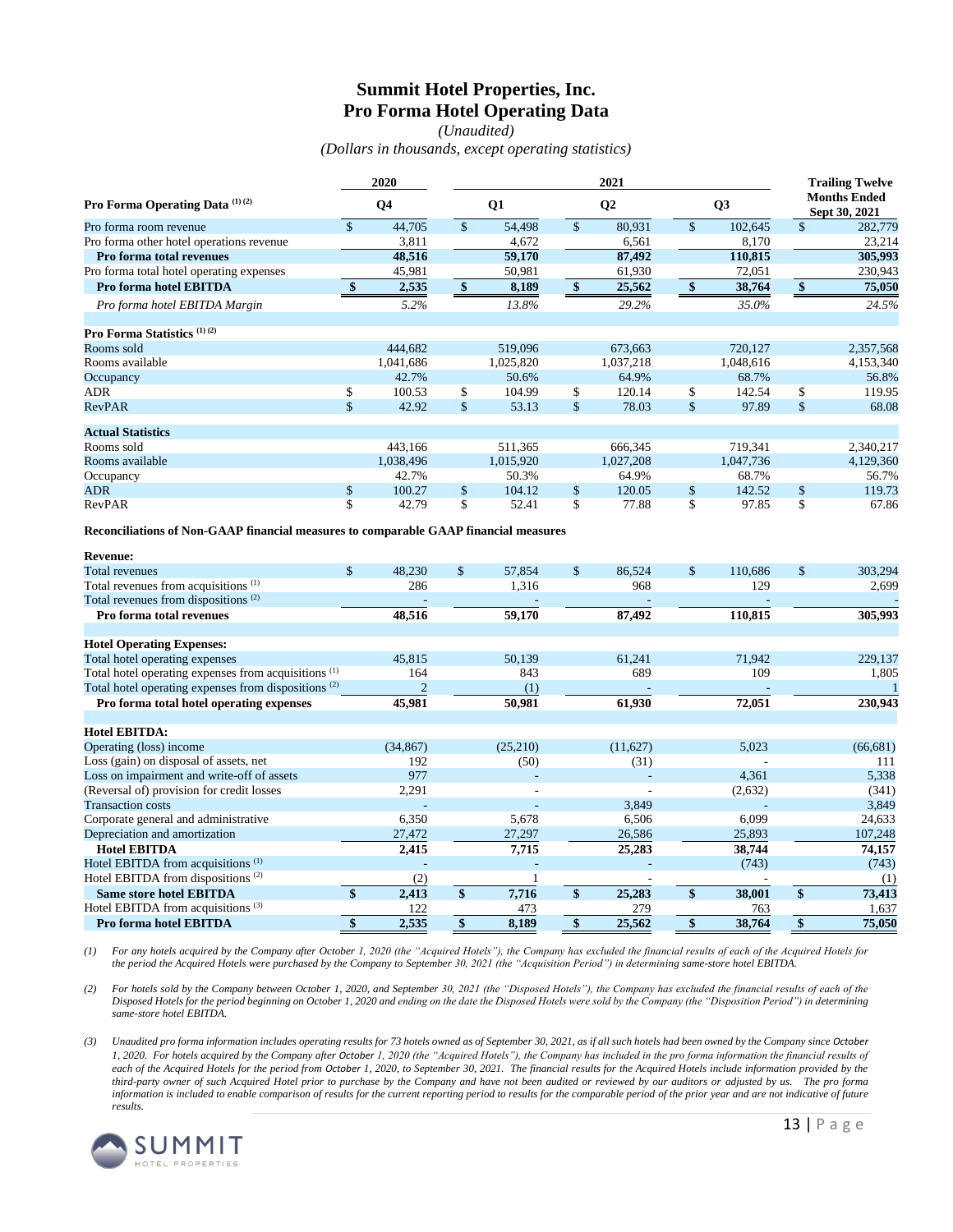# *Non-GAAP Financial Measures*

We disclose certain "non-GAAP financial measures," which are measures of our historical financial performance. Non-GAAP financial measures are financial measures not prescribed by Generally Accepted Accounting Principles ("GAAP"). These measures are as follows: (i) Funds From Operations ("FFO") and Adjusted Funds from Operations ("AFFO"), (ii) Earnings before Interest, Taxes, Depreciation and Amortization ("EBITDA"), Earnings before Interest, Taxes, Depreciation and Amortization for Real Estate ("EBITDA*re*"), Adjusted EBITDA*re*, and hotel EBITDA (as described below). We caution investors that amounts presented in accordance with our definitions of non-GAAP financial measures may not be comparable to similar measures disclosed by other companies, since not all companies calculate these non-GAAP financial measures in the same manner. Our non-GAAP financial measures should be considered along with, but not as alternatives to, net income (loss) as a measure of our operating performance. Our non-GAAP financial measures may include funds that may not be available for our discretionary use due to functional requirements to conserve funds for capital expenditures, property acquisitions, debt service obligations and other commitments and uncertainties. Although we believe that our non-GAAP financial measures can enhance the understanding of our financial condition and results of operations, these non-GAAP financial measures are not necessarily better indicators of any trend as compared to a comparable measure prescribed by GAAP such as net income (loss).

# *Funds From Operations ("FFO") and Adjusted FFO ("AFFO")*

As defined by Nareit, FFO represents net income or loss (computed in accordance with GAAP), excluding preferred dividends, gains (or losses) from sales of real property, impairment losses on real estate assets, items classified by GAAP as extraordinary, the cumulative effect of changes in accounting principles, plus depreciation and amortization related to real estate assets, and adjustments for unconsolidated partnerships, and joint ventures. AFFO represents FFO excluding amortization of deferred financing costs, franchise fees, equity-based compensation expense, debt transaction costs, premiums on redemption of preferred shares, losses from net casualties, non-cash lease expense, non-cash interest income and non-cash income tax related adjustments to our deferred tax assets. Unless otherwise indicated, we present FFO and AFFO applicable to our common shares and common units. We present FFO and AFFO because we consider FFO and AFFO an important supplemental measure of our operational performance and believe it is frequently used by securities analysts, investors and other interested parties in the evaluation of REITs, many of which present FFO and AFFO when reporting their results. FFO and AFFO are intended to exclude GAAP historical cost depreciation and amortization, which assumes that the value of real estate assets diminishes ratably over time. Historically, however, real estate values have risen or fallen with market conditions. Because FFO and AFFO exclude depreciation and amortization related to real estate assets, gains and losses from real property dispositions and impairment losses on real estate assets, FFO and AFFO provide performance measures that, when compared year over year, reflect the effect to operations from trends in occupancy, guestroom rates, operating costs, development activities and interest costs, providing perspective not immediately apparent from net income. Our computation of FFO differs slightly from the computation of Nareit-defined FFO related to the reporting of corporate depreciation and amortization expense. Our computation of FFO may also differ from the methodology for calculating FFO used by other equity REITs and, accordingly, may not be comparable to such other REITs. FFO and AFFO should not be considered as an alternative to net income (loss) (computed in accordance with GAAP) as an indicator of our liquidity, nor is it indicative of funds available to fund our cash needs, including our ability to pay dividends or make distributions. Where indicated in this release, FFO is based on our computation of FFO and not the computation of Nareit-defined FFO unless otherwise noted.

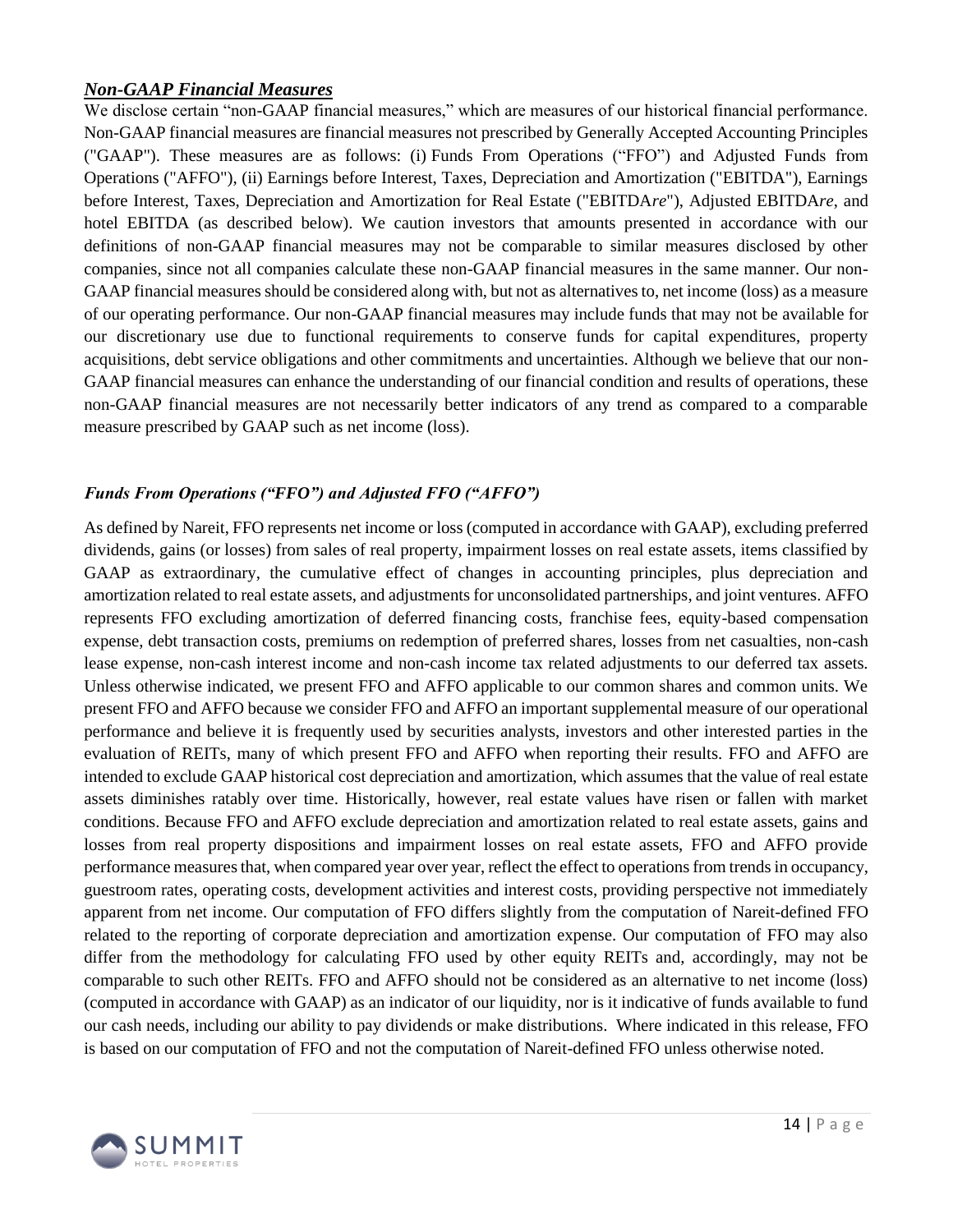### *EBITDA, EBITDAre, Adjusted EBITDAre, and Hotel EBITDA*

# *EBITDA*

EBITDA represents net income or loss, excluding: (i) interest, (ii) income tax expense and (iii) depreciation and amortization. We believe EBITDA is useful to an investor in evaluating our operating performance because it provides investors with an indication of our ability to incur and service debt, to satisfy general operating expenses, to make capital expenditures and to fund other cash needs or reinvest cash into our business. We also believe it helps investors meaningfully evaluate and compare the results of our operations from period to period by removing the effect of our asset base (primarily depreciation and amortization) from our operating results. Our management team also uses EBITDA as one measure in determining the value of acquisitions and dispositions.

## *EBITDAre and Adjusted EBITDAre*

EBITDA*re* is based on EBITDA and is expected to provide additional relevant information about REITs as real estate companies in support of growing interest among generalist investors. EBITDA*re* is intended to be a supplemental non-GAAP performance measure that is independent of a company's capital structure and will provide a uniform basis to measure the enterprise value of a company compared to other REITs.

EBITDA*re*, as defined by Nareit, is calculated as EBITDA, excluding: (i) loss and gains on disposition of property and (ii) asset impairments, if any. We believe EBITDA*re* is useful to an investor in evaluating our operating performance because it provides investors with an indication of our ability to incur and service debt, to satisfy general operating expenses, to make capital expenditures and to fund other cash needs or reinvest cash into our business. We also believe it helps investors meaningfully evaluate and compare the results of our operations from period to period by removing the effect of our asset base (primarily depreciation and amortization) from our operating results.

We make additional adjustments to EBITDA*re* when evaluating our performance because we believe that the exclusion of certain additional non-recurring or certain non-cash items described below provides useful supplemental information to investors regarding our ongoing operating performance. We believe that the presentation of Adjusted EBITDA*re*, when combined with the primary GAAP presentation of net income, is useful to an investor in evaluating our operating performance because it provides investors with an indication of our ability to incur and service debt, to satisfy general operating expenses, to make capital expenditures and to fund other cash needs or reinvest cash into our business. We also believe it helps investors meaningfully evaluate and compare the results of our operations from period to period by removing the effect of our asset base (primarily depreciation and amortization) from our operating results.